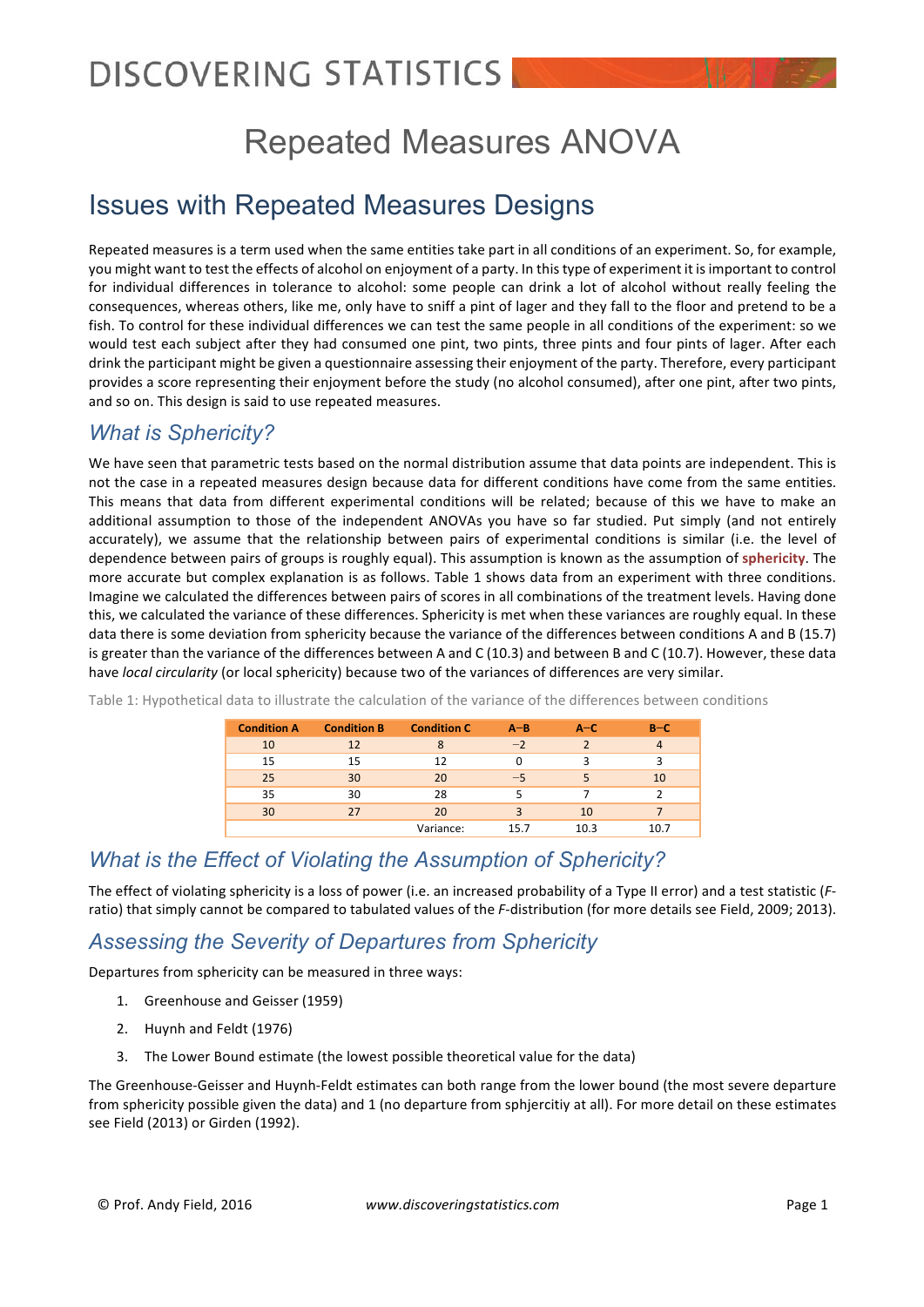SPSS also produces a test known as Mauchly's test, which tests the hypothesis that the variances of the differences between conditions are equal.

|  | $\rightarrow$ If Mauchly's test statistic is significant (i.e. has a probability value less than .05) we<br>conclude that there are significant differences between the variance of differences: the<br>condition of sphericity has not been met. |  |  |  |  |
|--|---------------------------------------------------------------------------------------------------------------------------------------------------------------------------------------------------------------------------------------------------|--|--|--|--|
|  | $\rightarrow$ If, Mauchly's test statistic is nonsignificant (i.e. $p > .05$ ) then it is reasonable to conclude<br>that the variances of differences are not significantly different (i.e. they are roughly equal).                              |  |  |  |  |
|  | $\rightarrow$ If Mauchly's test is significant then we cannot trust the <i>F</i> -ratios produced by SPSS.                                                                                                                                        |  |  |  |  |
|  | $\rightarrow$ Remember that, as with any significance test, the power of Mauchley's test depends on<br>the sample size. Therefore, it must be interpreted within the context of the sample size<br>because:                                       |  |  |  |  |
|  | In small samples large deviations from sphericity might be deemed non-<br>$\circ$<br>significant.                                                                                                                                                 |  |  |  |  |
|  | In large samples, small deviations from sphericity might be deemed significant.<br>$\circ$                                                                                                                                                        |  |  |  |  |

## *Correcting for Violations of Sphericity*

Fortunately, if data violate the sphericity assumption we simply adjust the defrees of freedom for the effect by multiplying it by one of the aforementioned sphericity estimates. This will make the degrees of freedom smaller; by reducing the degrees of freedom we make the *F*-ratio more conservative (i.e. it has to be bigger to be deemed significant). SPSS applies these adjustments automatically.



## One-Way Repeated Measures ANOVA using SPSS



"I'm a celebrity, get me out of here" is a TV show in which celebrities (well, I mean, they're not really are they ... I'm struggling to know who anyone is in the series these days) in a pitiful attempt to salvage their careers (or just have careers in the first place) go and live in the jungle and subject themselves to ritual humiliation and/or creepy crawlies in places where creepy crawlies shouldn't go. It's cruel, voyeuristic, gratuitous, car crash TV, and I love it. A particular favourite bit is the Bushtucker trials in which the celebrities willingly eat things like stick insects, Witchetty grubs, fish eyes, and kangaroo testicles/penises, nom nom noms....

I've often wondered (perhaps a little too much) which of the bushtucker foods is most revolting. So I got 8 celebrities, and made them eat four different animals (the aforementioned stick insect, kangaroo testicle, fish eye and Witchetty grub) in counterbalanced order. On each occasion I measured the time it took the celebrity to retch, in seconds. The data are in Table 2.

### *Entering the Data*

The independent variable was the animal that was being eaten (stick, insect, kangaroo testicle, fish eye and witchetty grub) and the dependent variable was the time it took to retch, in seconds.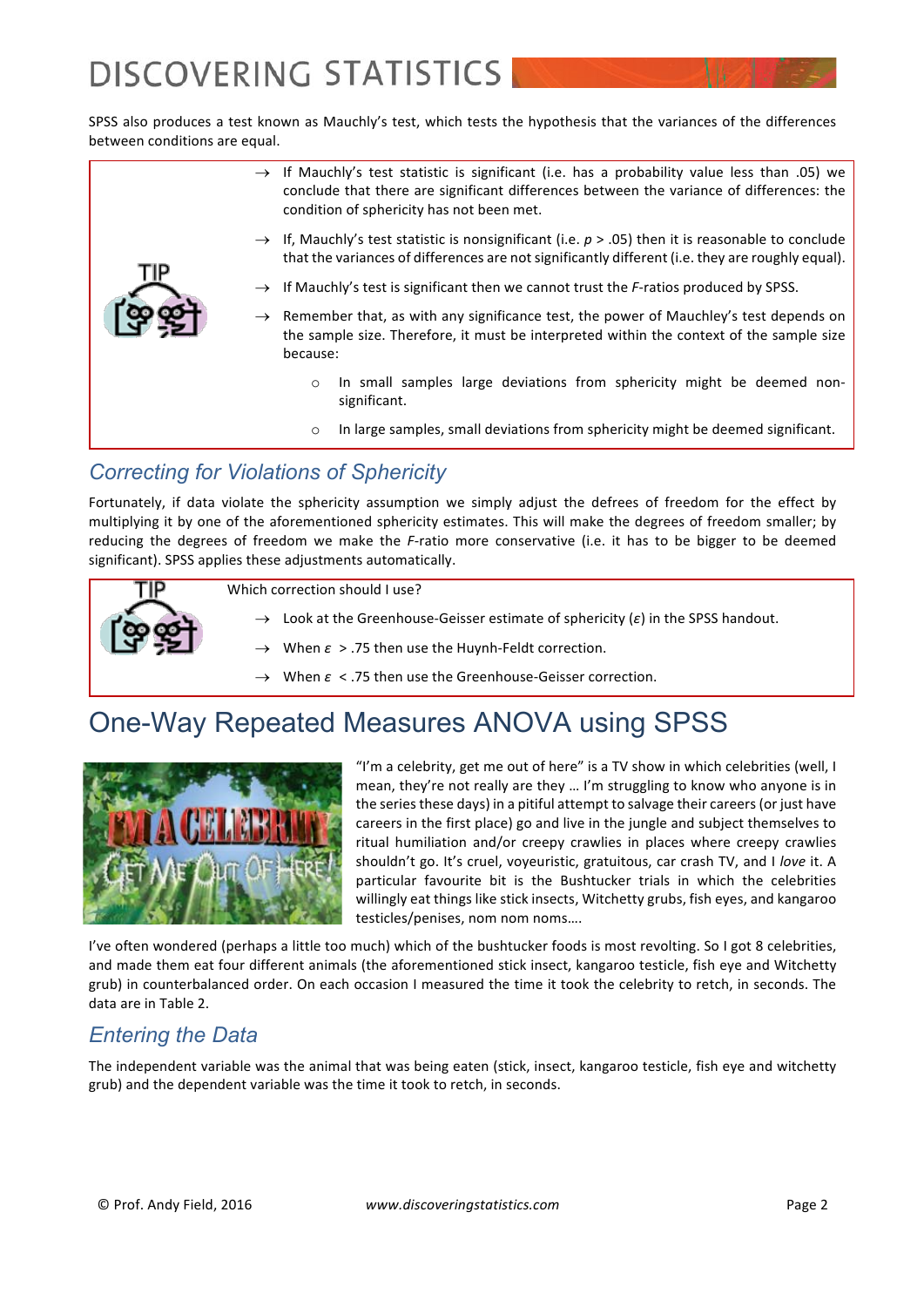

 $\rightarrow$  Levels of repeated measures variables go in different columns of the SPSS data editor.

Therefore, separate columns should represent each level of a repeated measures variable. As such, there is no need for a coding variable (as with between-group designs). The data can, therefore, be entered as they are in Table 2.

#### Save these data in a file called **bushtucker.sav**

Table 2: Data for the Bushtucker example

| <b>Celebrity</b> | <b>Stick Insect</b> | <b>Kangaroo Testicle</b> | <b>Fish Eye</b> | <b>Witchetty Grub</b> |
|------------------|---------------------|--------------------------|-----------------|-----------------------|
|                  | 8                   |                          |                 | 6                     |
| C                | 9                   | 5                        |                 |                       |
| 3                | 6                   |                          | h               | 8                     |
| 4                | 5                   | 3                        |                 | 9                     |
| 5                | $\mathbf{8}$        | $\overline{4}$           | 5               | 8                     |
| 6                |                     | 5                        | 6               |                       |
|                  | 10                  | ำ                        |                 | ∍                     |
| 8                | 12                  | 6                        | 8               |                       |



Draw an error bar chart of these data. The resulting graph is in Figure 1.



Figure 1: Graph of the mean time to retch after eating each of the animals (error bars show the 95% confidence interval)

To conduct an ANOVA using a repeated measures design, activate the *define factors* dialog box by selecting Analyze General Linear Model **Example Pepeated Measures...** In the *Define Factors* dialog box (Figure 2), you are asked to supply a name for the within-subject (repeated-measures) variable. In this case the repeated measures variable was the type of animal eaten in the bushtucker trial, so replace the word *factor1* with the word *Animal*. The name you give to the repeated measures variable cannot have spaces in it. When you have given the repeated measures factor a name, you have to tell the computer how many levels there were to that variable (i.e. how many experimental conditions there were). In this case, there were 4 different animals eaten by each person, so we have to enter the number 4 into the box labelled *Number of Levels*. Click on  $\Box$  and this variable to the list of repeated measures variables. This variable will now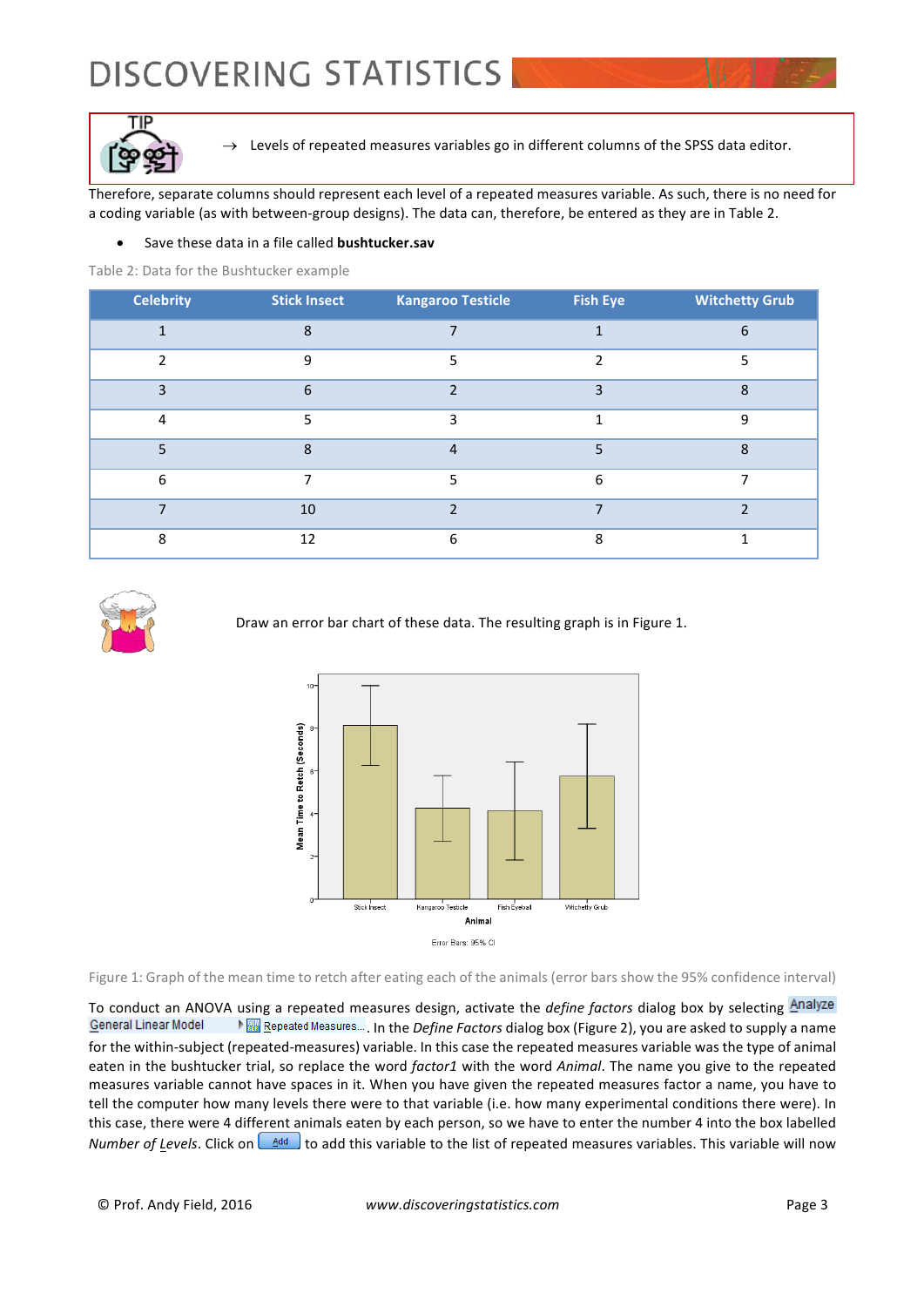appear in the white box at the bottom of the dialog box and appears as *Animal(4)*. If your design has several repeated measures variables then you can add more factors to the list (see Two Way ANOVA example below). When you have entered all of the repeated measures factors that were measured click on **Define** to go to the *Main Dialog Box.* 



Figure 2: *Define Factors* dialog box for repeated measures ANOVA



Figure 3: Main dialog box for repeated measures ANOVA

The main dialog box (Figure 3) has a space labelled within subjects variable list that contains a list of 4 question marks proceeded by a number. These question marks are for the variables representing the 4 levels of the independent variable. The variables corresponding to these levels should be selected and placed in the appropriate space. We have only 4 variables in the data editor, so it is possible to select all four variables at once (by clicking on the variable at the top, holding the mouse button down and dragging down over the other variables). The selected variables can then be transferred by dragging them or clicking on  $\rightarrow$ 

When all four variables have been transferred, you can select various options for the analysis. There are several options that can be accessed with the buttons at the bottom of the main dialog box. These options are similar to the ones we have already encountered.

### *Post Hoc Tests*

There is no proper facility for producing post hoc tests for repeated measures variables in SPSS (you will find that if you access the post hoc test dialog box it will not list any repeated-measured factors). However, you can get a basic set of post hoc tests clicking **options.** in the main dialog box. To specify *post hoc* tests, select the repeated measures variable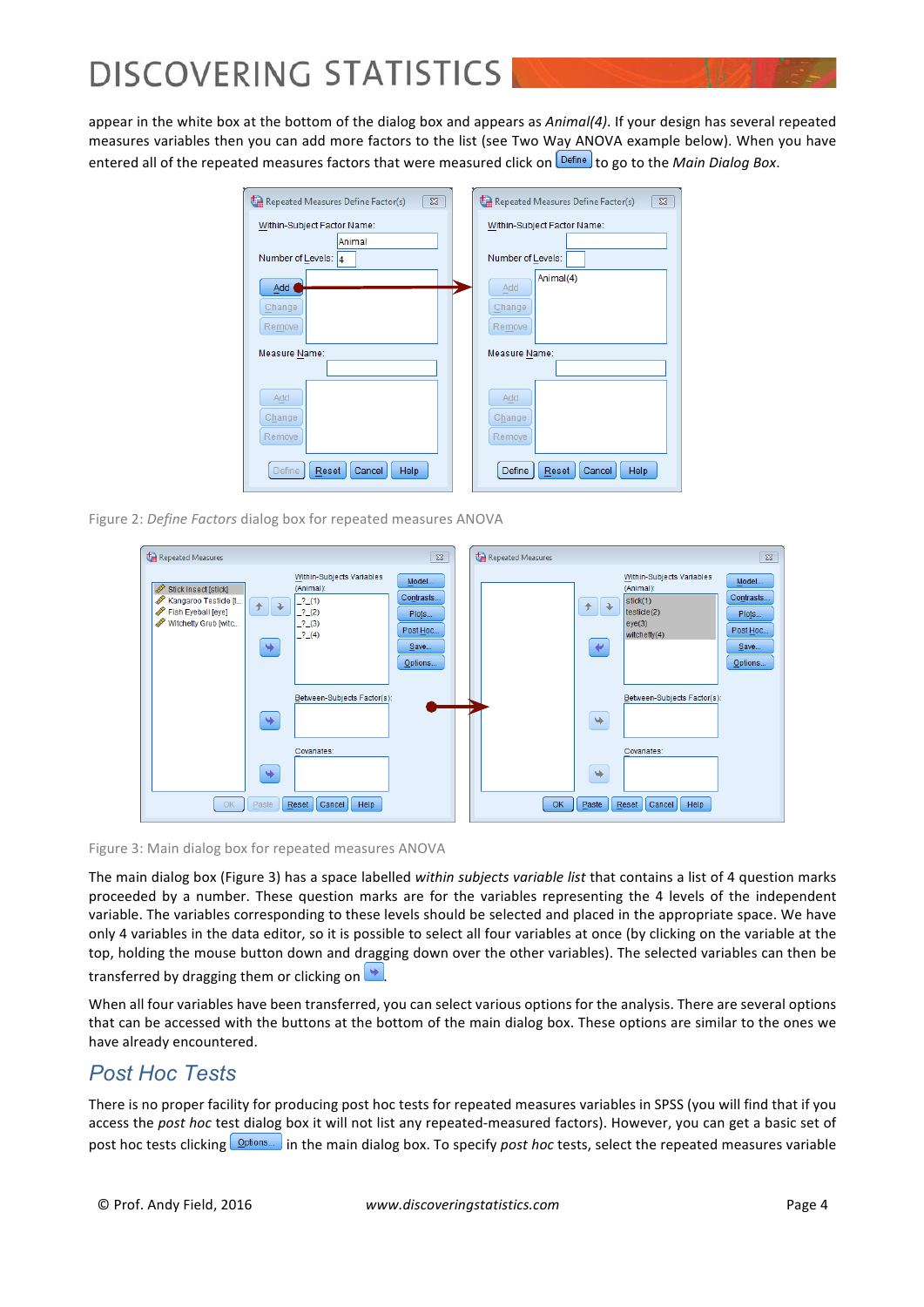(in this case **Animal**) from the box labelled *Estimated Marginal Means: Factor(s)* and Factor Interactions and transfer it to the box labelled *Display Means for* by clicking on (Figure 4). Once a variable has been transferred, the box labelled *Compare main effects* ( $\blacksquare$  Compare main effects) becomes active and you should select this option. If this option is selected, the box labelled *Confidence interval adjustment* becomes active and you can click on **LSD(none)** to see a choice of three adjustment levels. The default is to have no adjustment and simply perform a Tukey LSD post hoc test (this is not recommended). The second option is a Bonferroni correction (which we've encountered before), and the final option is a Sidak correction, which should be selected if you are concerned about the loss of power associated with Bonferroni corrected values. When you have selected the options of interest, click on Continue to return to the main dialog box, and then click on  $\left( \frac{X}{x} \right)$  to run the analysis.

| Repeated Measures: Options                                                                                                                                                                          | $\overline{\mathbb{Z}}$                                                                                                                                                               |                                                                                                                  |
|-----------------------------------------------------------------------------------------------------------------------------------------------------------------------------------------------------|---------------------------------------------------------------------------------------------------------------------------------------------------------------------------------------|------------------------------------------------------------------------------------------------------------------|
| Estimated Marginal Means<br>Factor(s) and Factor Interactions:<br>(OVERALL)<br>Animal                                                                                                               | Display Means for:<br>Animal<br>٠<br>Compare main effects<br>Confidence interval adjustment:<br>Bonferroni                                                                            |                                                                                                                  |
| <b>Display</b><br>Descriptive statistics<br>Estimates of effect size<br>Observed power<br>Parameter estimates<br><b>SSCP</b> matrices<br>Residual SSCP matrix<br>Significance level: 05<br>Continue | Transformation matrix<br>Homogeneity tests<br>Spread vs. level plot<br>Residual plot<br>Lack of fit<br>General estimable function<br>Confidence intervals are 95.0%<br>Help<br>Cancel | Compare main effects<br>Confidence interval adjustment:<br>Bonferroni<br>LSD(none)<br><b>Bonferroni</b><br>Sidak |

Figure 4: Options dialog box

## Output for Repeated Measures ANOVA

### *Descriptive statistics and other Diagnostics*

Within-Subjects

|          | <br><b>Factors</b>    |                   |                               |                   |   |
|----------|-----------------------|-------------------|-------------------------------|-------------------|---|
| Measure: | MEASURE 1             |                   | <b>Descriptive Statistics</b> |                   |   |
| Animal   | Dependent<br>Variable |                   | Mean                          | Std.<br>Deviation | N |
|          | stick                 | Stick Insect      | 8.13                          | 2.232             | 8 |
|          | testicle              | Kangaroo Testicle | 4.25                          | 1.832             | 8 |
|          | eve                   | Fish Eyeball      | 4.13                          | 2.748             | 8 |
|          | witchetty             | Witchetty Grub    | 5.75                          | 2.915             | 8 |

#### Output 1

Output 1 shows two tables. The first lists the variables that represent each level of the independent variable, which is useful to check that the variables were entered in the correct order. The second table provides basic descriptive statistics for the four levels of the independent variable. From this table we can see that, on average, the quickest retching was after the kangaroo testicle and fish eyeball (implying they are more disgusting).

### *Assessing Sphericity*

Earlier you were told that SPSS produces a test that looks at whether the data have violated the assumption of sphericity. The next part of the output contains information about this test.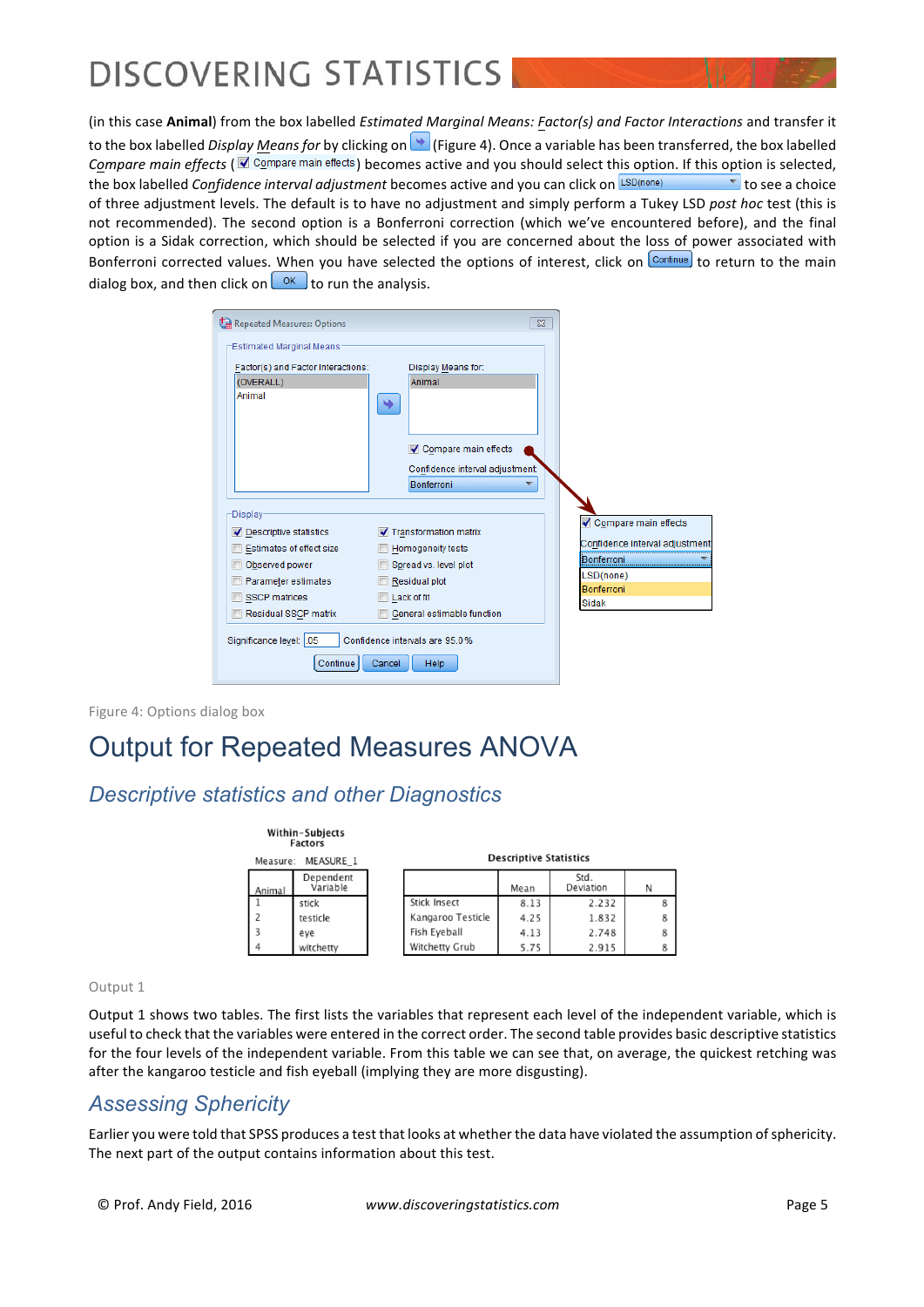

Output 2 shows Mauchly's test for these data, and the important column is the one containing the significance vale. The significance value is .047, which is less than .05, so we must accept the hypothesis that the variances of the differences between levels were significantly different. In other words the assumption of sphericity has been violated. We could report Mauchly's test for these data as:

 $\rightarrow$  Mauchly's test indicated that the assumption of sphericity had been violated,  $\chi^2(5)$  = 11.41, *p* = .047.

#### Measure: MEASURE\_1 Epsilon<sup>b</sup> Approx. Chi-Greenhouse-Mauchly's W Square df Sig. Huynh-Feldt Lower-bound Geisser Within Subjects Effect Anima 136 11.406  $.047$ 533 666 333 5 Tests the null hypothesis that the error covariance matrix of the orthonormalized transformed dependent variables is proportional to an identity matrix.

Mauchly's Test of Sphericity<sup>a</sup>

a. Design: Intercept

Within Subjects Design: Animal

b. May be used to adjust the degrees of freedom for the averaged tests of significance. Corrected tests are displayed in the Tests of Within-Subiects Effects table.

#### Output 2

### *The Main ANOVA*

Output 3 shows the results of the ANOVA for the within-subjects variable. The table you see will look slightly different (it will look like Output 4 in fact), but for the time being I've simplified it a bit. Bear with me for now. This table can be read much the same as for One-way independent ANOVA (see your handout). The significance of  $F$  is .026, which is significant because it is less than the criterion value of .05. We can, therefore, conclude that there was a significant difference in the time taken to retch after eating different animals. However, this main test does not tell us which animals resulted in the quickest retching times.

Although this result seems very plausible, we saw earlier that the assumption of sphericity had been violated. I also mentioned that a violation of the sphericity

assumption makes the *F*-test inaccurate. So, what do we do? Well, I mentioned earlier on that we can correct the degrees of freedom in such a way that it is accurate when sphericity is violated. This is what SPSS does. Output 4 (which is the output you will see in your own SPSS analysis) shows the main ANOVA. As you can see in this output, the value of *F* does not change, only the degrees of freedom. But the effect of changing the degrees of freedom is that the significance of the value of *F* changes: the effect of the type of animal is less significant after correcting for sphericity.

#### **Tests of Within-Subjects Effects**

Measure: MEASURE\_1 Sphericity Assumed

| <b>Spriericity Assurried</b> |              |    |             |       |      |  |
|------------------------------|--------------|----|-------------|-------|------|--|
|                              | Type III Sum |    |             |       |      |  |
| Source                       | of Squares   | df | Mean Square |       | Sig. |  |
| Animal                       | 83.125       | J  | 27.708      | 3.794 | .026 |  |
| Error(Animal)                | 153.375      | つ1 | 7.304       |       |      |  |

Output 3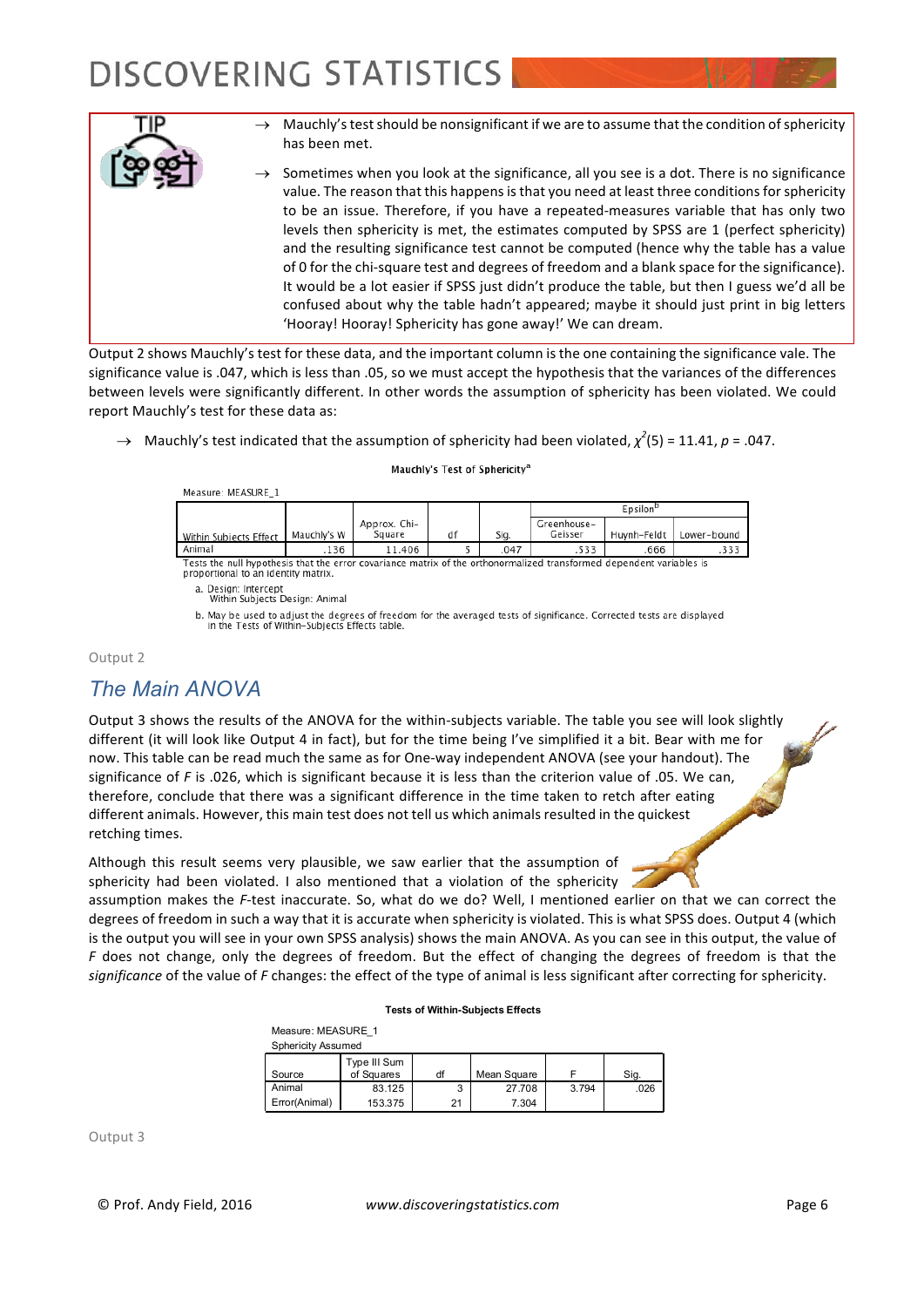#### **Tests of Within-Subjects Effects**

|               | Measure: MEASURE 1        |              |        |             |       |      |  |  |
|---------------|---------------------------|--------------|--------|-------------|-------|------|--|--|
|               |                           | Type III Sum |        |             |       |      |  |  |
| Source        |                           | of Squares   | df     | Mean Square | F     | Sig. |  |  |
| Animal        | <b>Sphericity Assumed</b> | 83.125       | 3      | 27.708      | 3.794 | .026 |  |  |
|               | Greenhouse-Geisser        | 83.125       | 1.599  | 52.001      | 3.794 | .063 |  |  |
|               | Huynh-Feldt               | 83.125       | 1.997  | 41.619      | 3.794 | .048 |  |  |
|               | Lower-bound               | 83.125       | 1.000  | 83.125      | 3.794 | .092 |  |  |
| Error(Animal) | <b>Sphericity Assumed</b> | 153.375      | 21     | 7.304       |       |      |  |  |
|               | Greenhouse-Geisser        | 153.375      | 11.190 | 13.707      |       |      |  |  |
|               | Huynh-Feldt               | 153.375      | 13.981 | 10.970      |       |      |  |  |
|               | Lower-bound               | 153.375      | 7.000  | 21.911      |       |      |  |  |

#### Output 4

The next issue is which of the three corrections to use. Earlier I gave you some tips and they were that when  $\varepsilon > .75$ then use the Huynh-Feldt correction, and when  $\varepsilon$  < .75, or nothing is known about sphericity at all, then use the Greenhouse-Geisser correction;  $\varepsilon$  is the estimate of sphericity from Output 2 and these values are .533 and .666 (the correction of the beast ....); because these values are less than .75 we should use the Greenhouse-Geisser corrected values. Using this correction, *F* is not significant because its *p* value is .063, which is more than the normal criterion of .05.



### *Post Hoc Tests*

Given the main effect was not significant, we should not follow this effect up with post hoc tests, but instead conclude that the type of animal did not have a significant effect on how quickly contestants retched (perhaps we should have used beans on toast as a baseline against which to compare ...).

However, just to illustrate how you would interpret the SPSS output I have reproduced it in Output 5: the difference between group means is displayed, the standard error, the significance value and a confidence interval for the difference between means. By looking at the significance values we can see that the only significant differences between group means is between the stick insect and the kangaroo testicle, and the stick insect and the fish eye. No other differences are significant.

|                | Measure: MEASURE 1 |                        |            |       |                             |                         |  |
|----------------|--------------------|------------------------|------------|-------|-----------------------------|-------------------------|--|
|                |                    | Mean<br>Difference (I- |            |       | 95% Confidence Interval for | Difference <sup>b</sup> |  |
| (I) Animal     | (J) Animal         | J)                     | Std. Error | Sig.b | Lower Bound                 | Upper Bound             |  |
|                | 2                  | 3.875                  | .811       | .012  | .925                        | 6.825                   |  |
|                | 3                  | 4.000                  | .732       | .006  | 1.339                       | 6.661                   |  |
|                | 4                  | 2.375                  | 1.792      | 1.000 | $-4.141$                    | 8.891                   |  |
| $\overline{2}$ | 1                  | $-3.875$               | .811       | .012  | $-6.825$                    | $-.925$                 |  |
|                | 3                  | .125                   | 1.202      | 1.000 | $-4.244$                    | 4.494                   |  |
|                | 4                  | $-1.500$               | 1.336      | 1.000 | $-6.359$                    | 3.359                   |  |
| 3              |                    | $-4.000$               | .732       | .006  | $-6.661$                    | $-1.339$                |  |
|                | 2                  | $-.125$                | 1.202      | 1.000 | $-4.494$                    | 4.244                   |  |
|                | 4                  | $-1.625$               | 1.822      | 1.000 | $-8.249$                    | 4.999                   |  |
| $\overline{4}$ |                    | $-2.375$               | 1.792      | 1.000 | $-8.891$                    | 4.141                   |  |
|                | 2                  | 1.500                  | 1.336      | 1.000 | $-3.359$                    | 6.359                   |  |
|                |                    | 1.625                  | 1.822      | 1.000 | $-4.999$                    | 8.249                   |  |

**Pairwise Comparisons** 

Based on estimated marginal means

\*. The mean difference is significant at the

b. Adjustment for multiple comparisons: Bonferroni.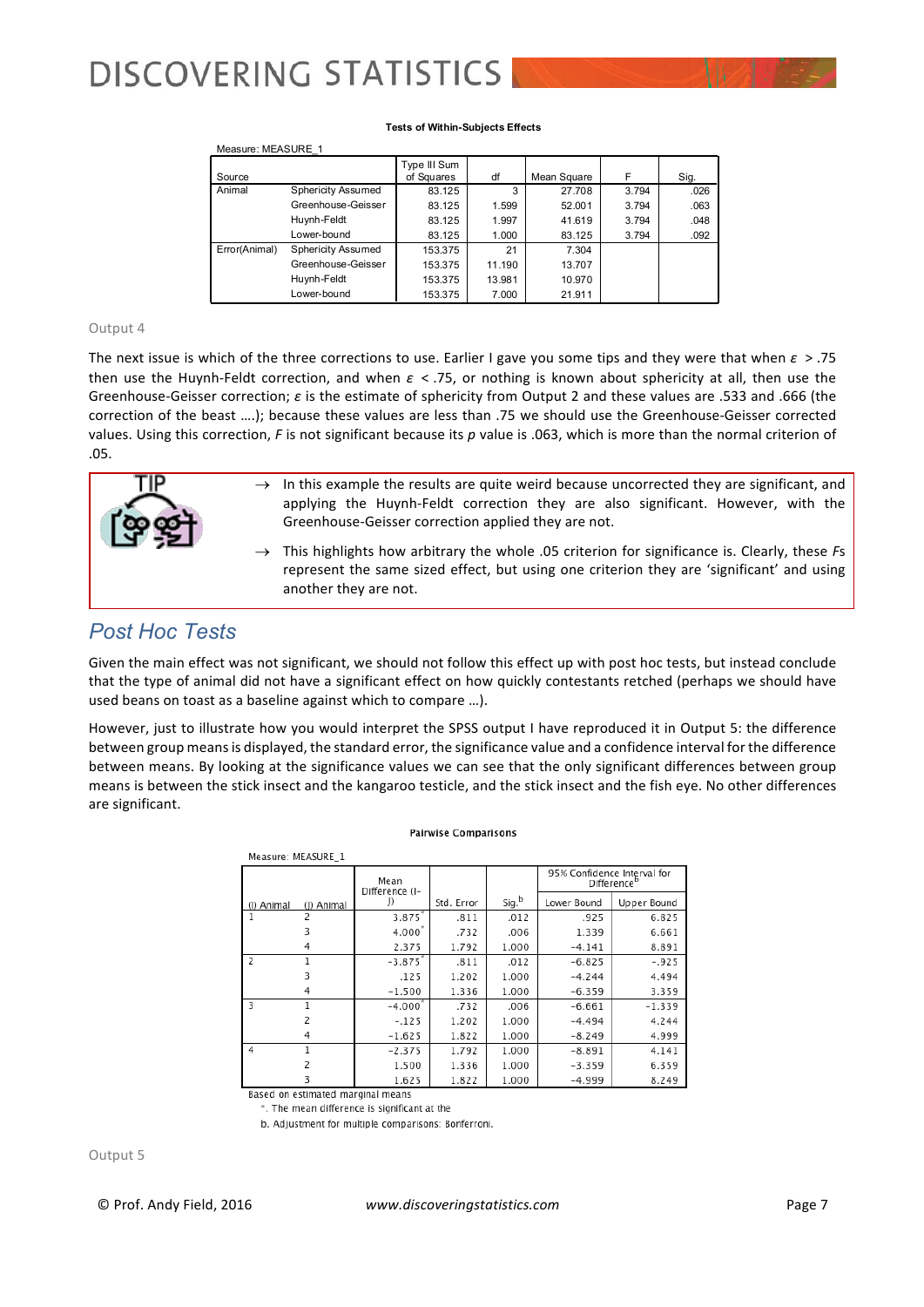## *Reporting One-Way Repeated Measures ANOVA*

We can report repeated measures ANOVA in the same way as an independent ANOVA (see your handout). The only additional thing we should concern ourselves with is reporting the corrected degrees of freedom if sphericity was violated. Personally, I'm also keen on reporting the results of sphericity tests as well. Therefore, we could report the main finding as:

 $\rightarrow$  Mauchly's test indicated that the assumption of sphericity had been violated,  $\chi^2(5)$  = 11.41,  $p$  = .047, therefore degrees of freedom were corrected using Greenhouse-Geisser estimates of sphericity ( $\varepsilon = .53$ ). The results show that there was no significant effect of which animal was eaten on the time taken to retch, *F*(1.60, 11.19)  $= 3.79$ ,  $p = 0.06$ . These results suggested that no animal was significantly more disgusting to eat than the others.

## Two-Way Repeated Measures ANOVA Using SPSS

As we have seen before, the name of any ANOVA can be broken down to tell us the type of design that was used. The 'two-way' part of the name simply means that two independent variables have been manipulated in the experiment. The 'repeated measures' part of the name tells us that the same participants have been used in all conditions. Therefore, this analysis is appropriate when you have two repeated-measures independent variables: each participant does all of the conditions in the experiment, and provides a score for each permutation of the two variables.

## *A Speed-Dating Example*

It seems that lots of magazines go on all the time about how men and women want different things from relationships (or perhaps it's just my wife's copies of Marie Clare's, which obviously I don't read, honestly). The big question to which we all want to know the answer is are looks or personality more important. Imagine you wanted to put this to the test. You devised a cunning plan whereby you'd set up a speed-dating night. Little did the people who came along know that you'd got some of your friends to act as the dates. Specifically you found 9 men to act as the date. In each of these groups three people were extremely attractive people but differed in their personality: one had tonnes of charisma, one had some charisma, and the third person was as dull as this handout. Another three people were of average attractiveness, and again differed in their personality: one was highly charismatic, one had some charisma and the third was a dullard. The final three were, not wishing to be unkind in any way, butt-ugly and again one was charismatic, one had some charisma and the final poor soul was mind-numbingly tedious. The participants were heterosexual women who came to the speed dating night, and over the course of the evening they speed-dated all 9 men. After their 5 minute date, they rated how much they'd like to have a proper date with the person as a percentage (100% = 'I'd pay large sums of money for your phone number', 0% = 'I'd pay a large sum of money for a plane ticket to get me as far away as possible from you'). As such, each woman rated 9 different people who varied in their attractiveness and personality. So, there are two repeated measures variables: **looks** (with three levels because the person could be attractive, average or ugly) and **personality** (again with three levels because the person could have lots of charisma, have some charisma, or be a dullard).

### *Data Entry*

To enter these data into SPSS we use the same procedure as the one-way repeated measures ANOVA that we came across in the previous example.



 $\rightarrow$  Levels of repeated measures variables go in different columns of the SPSS data editor.

If a person participates in all experimental conditions (in this case she dates all of the men who differ in attractiveness and all of the men who differ in their charisma) then each experimental condition must be represented by a column in the data editor. In this experiment there are nine experimental conditions and so the data need to be entered in nine columns. Therefore, create the following nine variables in the data editor with the names as given. For each one, you should also enter a full variable name for clarity in the output.

| att_high | Attractive    | + High Charisma |
|----------|---------------|-----------------|
| av high  | Average Looks | + High Charisma |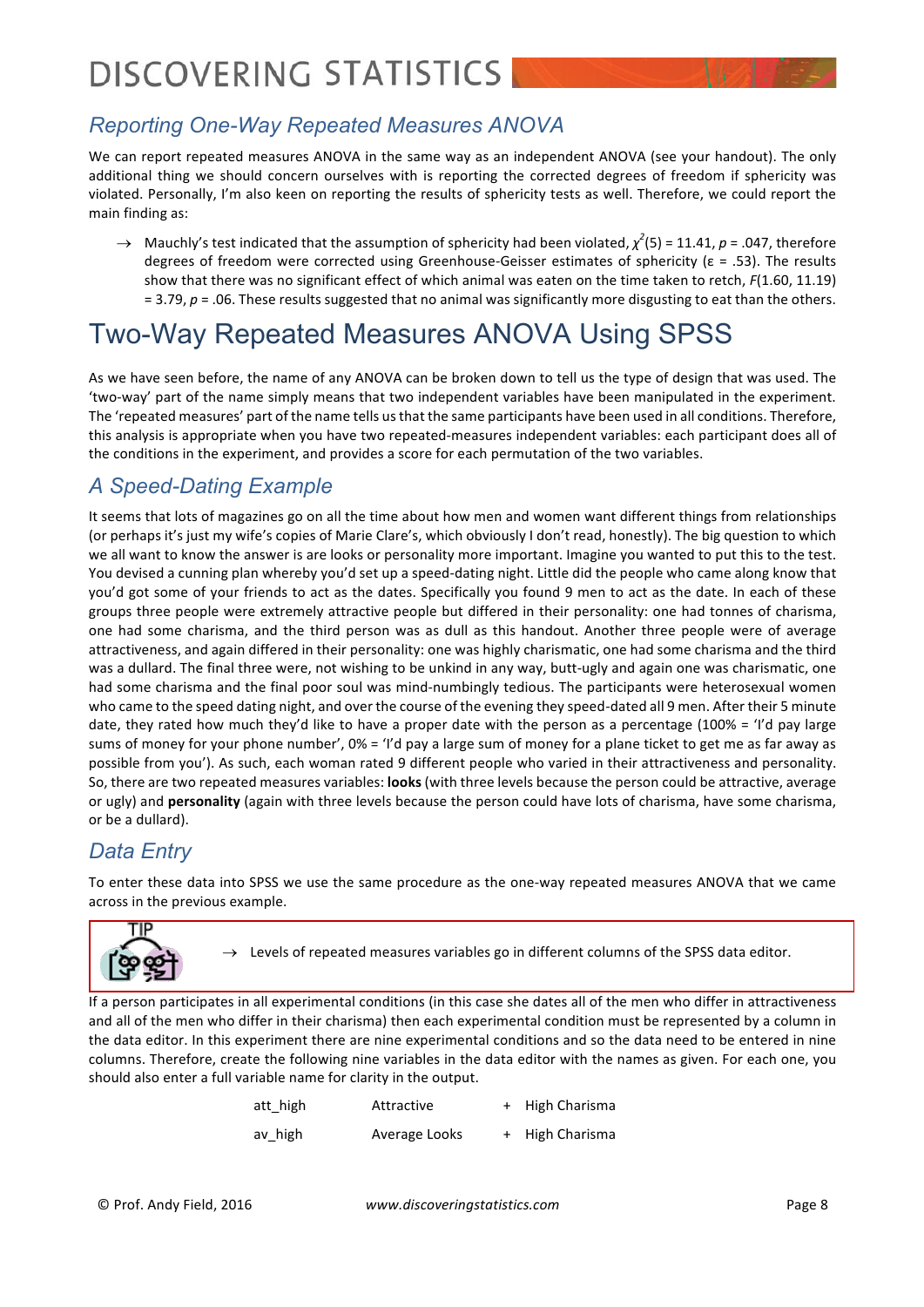| ug_high  | Ugly                                                                                                                                                                            | $+$ | High Charisma |
|----------|---------------------------------------------------------------------------------------------------------------------------------------------------------------------------------|-----|---------------|
| att some | Attractive                                                                                                                                                                      | $+$ | Some Charisma |
| av_some  | Average Looks                                                                                                                                                                   | $+$ | Some Charisma |
| ug some  | Ugly                                                                                                                                                                            | $+$ | Some Charisma |
| att none | Attractive                                                                                                                                                                      | $+$ | Dullard       |
| av none  | Average Looks                                                                                                                                                                   | $+$ | Dullard       |
| ug none  | Ugly                                                                                                                                                                            | $+$ | Dullard       |
|          | Within-Subject Factor Name:<br>Number of Levels:<br>Looks(3)<br>Add<br>Charisma(3)<br>Change<br>Remove<br>Measure Name:<br>Add<br>Change<br>Remove<br>Define<br>Cancel<br>Reset |     | Help          |
|          |                                                                                                                                                                                 |     |               |

Figure 5: *Define factors* dialog box for factorial repeated measures ANOVA

The data are in the file FemaleLooksOrPersonality.sav from the course website. First we have to define our repeated measures variables, so access the *define factors* dialog box select **Analyze General Linear Model** . If **WE** Repeated Measures... As with one-way repeated measures ANOVA (see the previous example) we need to give names to our repeated measures variables and specify how many levels they have. In this case there are two within-subject factors: **looks** (attractive, average or ugly) and **charisma** (high charisma, some charisma and dullard). In the *define factors* dialog box replace the word *factor1* with the word looks. When you have given this repeated measures factor a name, tell the computer that this variable has 3 levels by typing the number 3 into the box labelled *Number of Levels* (Figure 5). Click on  $\Delta$ <sup>dd</sup> I o add this variable to the list of repeated measures variables. This variable will now appear in the white box at the bottom of the dialog box and appears as *looks(3)*.

Now repeat this process for the second independent variable. Enter the word *charisma* into the space labelled Within-*Subject Factor Name* and then, because there were three levels of this variable, enter the number 3 into the space labelled *Number of Levels*. Click on  $\frac{4d}{d}$  to include this variable in the list of factors; it will appear as *charisma(3)*. The finished dialog box is shown in Figure 5. When you have entered both of the within-subject factors click on  $\frac{Q\text{effine}}{Q}$  to go to the main dialog box.

The main dialog box is shown in Figure 6. At the top of the *Within-Subjects Variables* box, SPSS states that there are two factors: looks and charisma. In the box below there is a series of question marks followed by bracketed numbers. The numbers in brackets represent the levels of the factors (independent variables). In this example, there are two independent variables and so there are two numbers in the brackets. The first number refers to levels of the first factor listed above the box (in this case **looks**). The second number in the bracket refers to levels of the second factor listed above the box (in this case *charisma*). We have to replace the question marks with variables from the list on the lefthand side of the dialog box. With between-group designs, in which coding variables are used, the levels of a particular factor are specified by the codes assigned to them in the data editor. However, in repeated measures designs, no such coding scheme is used and so we determine which condition to assign to a level at this stage. The variables can be entered as follows: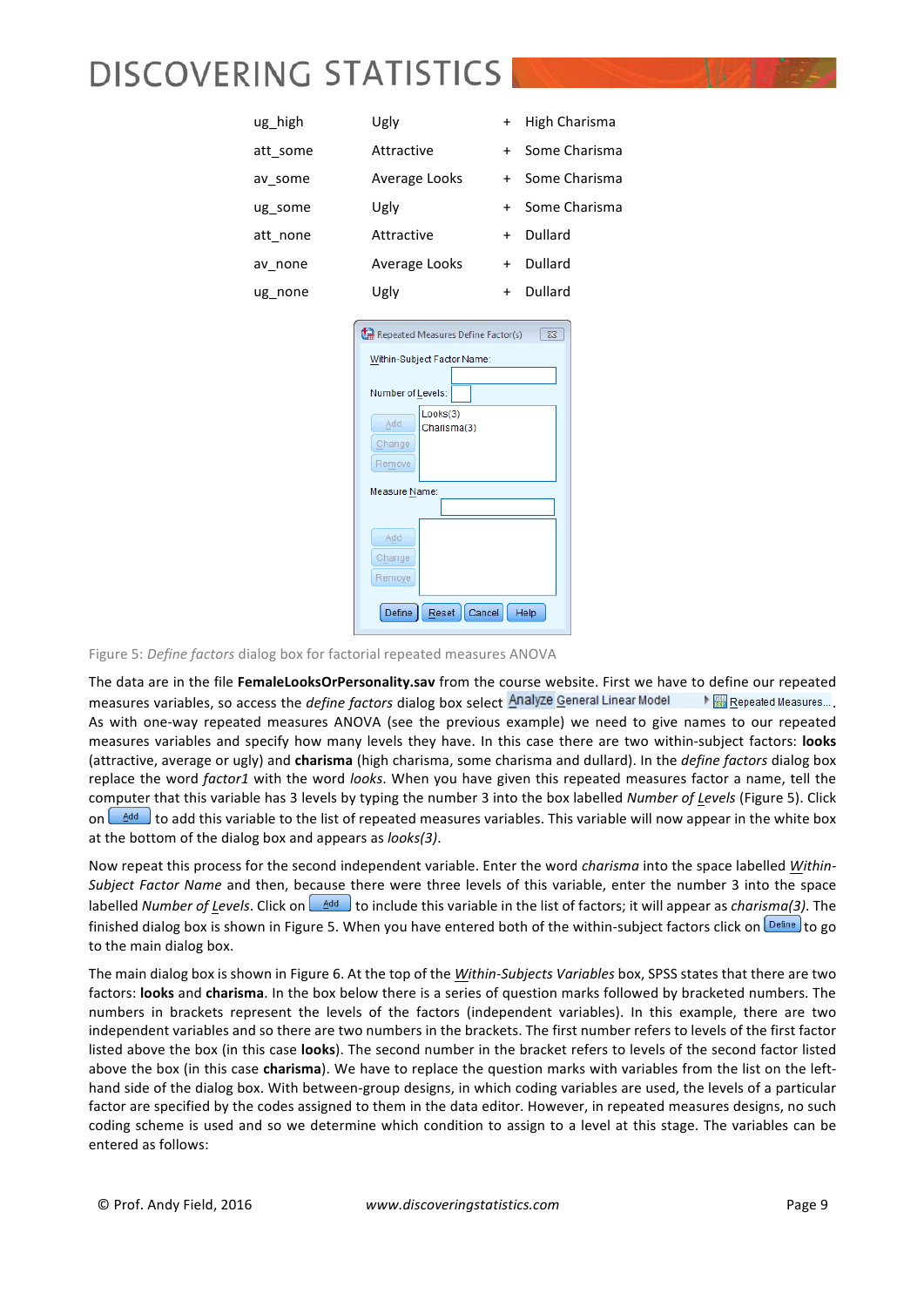| att high |                       | $.^{?}$ (1,1) |
|----------|-----------------------|---------------|
| att some | $\ddot{\bullet}$      | ? (1,2)       |
| att none | $\rightarrow$         | $.^{?}$ (1,3) |
| av_high  | $\rightarrow$         | .2(2,1)       |
| av some  | $\blacktriangleright$ | .2(2,2)       |
| av none  | $\rightarrow$         | .2(2,3)       |
| ug high  | ÷.                    | $^{2}$ (3,1)  |
| ug some  | $\bullet$             | .2(3,2)       |
| ug none  |                       | ? (3,3)       |

| <b>22</b> Tapested Measures                                                                                                                                                                                                                                                                                                                                                                                                                                                                           | $\overline{u}$                                                 | ta Repeated Measures                                                                                                                                                                                                                                                                                                                                                                                                           | $\overline{\mathbf{H}}$ |
|-------------------------------------------------------------------------------------------------------------------------------------------------------------------------------------------------------------------------------------------------------------------------------------------------------------------------------------------------------------------------------------------------------------------------------------------------------------------------------------------------------|----------------------------------------------------------------|--------------------------------------------------------------------------------------------------------------------------------------------------------------------------------------------------------------------------------------------------------------------------------------------------------------------------------------------------------------------------------------------------------------------------------|-------------------------|
| Within-Subjects Variables<br>(Looks.Charisma):<br>Attractive and Highly.<br>$\sim$<br>Average and Highly<br>$-2-(1,1)$<br>$\ddot{\tau}$<br>$-2(1,2)$<br>Ugly and Highly Cha<br>2(1,3)<br>Attractive and Some<br>Average and Some<br>$-2, (2,1)$<br>$-2, 62, 20$<br>Ugly and Some Cha<br>×<br>Attractive and a Dull<br>.2 (2.3)<br>Average and a Dulla<br>$-2, 0, 1$<br>Ugly and a Dullard [<br>2(3.2)<br>Between-Subjects Factor(s):<br>۷<br>Covariates:<br>۷<br>Reset Cancel<br>Help<br>CH.<br>Paste | Model<br>Contrasts.<br>Plots<br>Post Hoc<br>$Bem -$<br>Options | Within-Subjects Variables<br>Model<br>(Looks.Charisma):<br>Contrasts.<br>di:<br>alt_high(1.1)<br>$+$ +<br>4ff_some(1,2)<br>Plogs<br>48_none(1.3)<br>Post Hoc.<br>av_high(2.1)<br>47<br>av_seme(2.2)<br>$g_{\text{av}}$<br>av_none(2.3)<br>Options<br>ug_high(3.1)<br>ug_some(3.2)<br>$\overline{\phantom{a}}$<br>Between-Subjects Factor(s):<br>$\Rightarrow$<br>Covariates:<br>w<br>Reset Cancel<br>Help<br>$\alpha$<br>Paste |                         |

Figure 6: Main repeated measures dialog box

The completed dialog box should look exactly like Figure 6. I've already discussed the options for the buttons at the bottom of this dialog box, so I'll talk only about the ones of particular interest for this example.

### *Other Options*

The addition of an extra variable makes it necessary to choose a different graph to the one in the previous handout. Click on **Plots.** to access the dialog box in Figure 7. Place **looks** in the slot labelled *Horizontal Axis:* and **charisma** in slot labelled Separate Line. When both variables have been specified, don't forget to click on  $\Box$  to add this combination to the list of plots. By asking SPSS to plot the looks  $\times$  charisma interaction, we should get the interaction graph for looks and charisma. You could also think about plotting graphs for the two main effects (e.g. looks and charisma). As far as other options are concerned, you should select the same ones that were chosen for the previous example. It is worth selecting estimated marginal means for all effects (because these values will help you to understand any significant effects).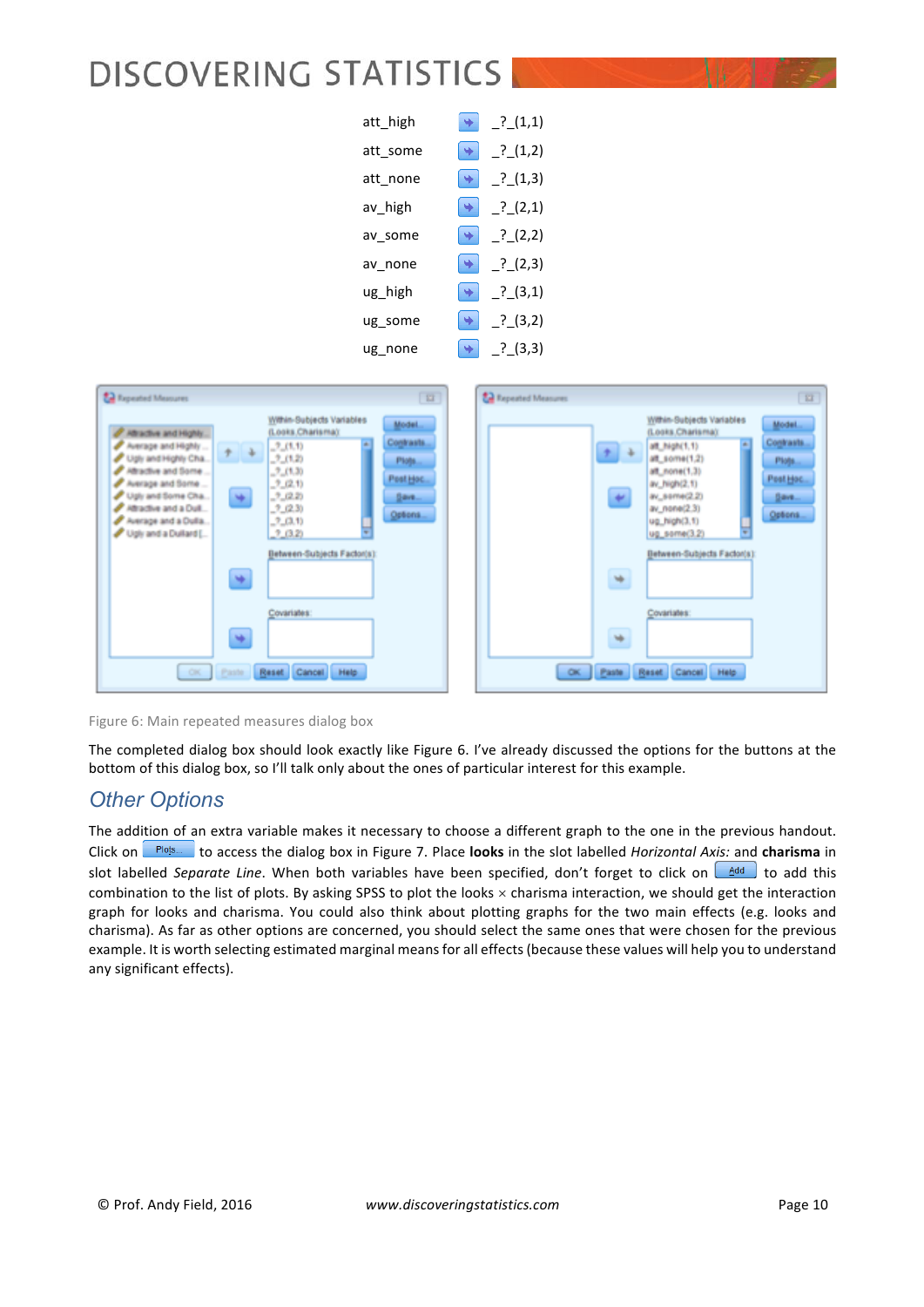

Figure 7: *Plots* dialog box for a two-way repeated measures ANOVA

### *Descriptives and Main Analysis*

Output 6 shows the initial output from this ANOVA. The first table merely lists the variables that have been included from the data editor and the level of each independent variable that they represent. This table is more important than it might seem, because it enables you to verify that the variables in the SPSS data editor represent the correct levels of the independent variables. The second table is a table of descriptives and provides the mean and standard deviation for each of the nine conditions. The names in this table are the names I gave the variables in the data editor (therefore, if you didn't give these variables full names, this table will look slightly different). The values in this table will help us later to interpret the main effects of the analysis.

| <b>Within-Subjects Factors</b> |                    |                       | <b>Descriptive Statistics</b>     |       |                |    |  |  |
|--------------------------------|--------------------|-----------------------|-----------------------------------|-------|----------------|----|--|--|
|                                | Measure: MEASURE 1 |                       |                                   | Mean  | Std. Deviation | N  |  |  |
| Looks                          | Charisma           | Dependent<br>Variable | Attractive and Highly Charismatic | 89.60 | 6.637          | 10 |  |  |
|                                |                    | att high              | Attractive and Some Charisma      | 87.10 | 6.806          | 10 |  |  |
|                                |                    | att some              | Attractive and a Dullard          | 51.80 | 3.458          | 10 |  |  |
|                                | 3                  | att none              | Average and Highly Charismatic    | 88.40 | 8.329          | 10 |  |  |
| 2                              |                    | av high               | Average and Some Charisma         | 68.90 | 5.953          | 10 |  |  |
|                                |                    | av some               | Average and a Dullard             | 47.00 | 3.742          | 10 |  |  |
|                                | 3                  | av none               | Ugly and Highly Charismatic       | 86.70 | 5.438          | 10 |  |  |
| 3                              | 2                  | ug high<br>ug some    | Ugly and Some Charisma            | 51.20 | 5.453          | 10 |  |  |
|                                | 3                  | ug none               | Ugly and a Dullard                | 46.10 | 3.071          | 10 |  |  |

#### Output 6

Output 7 shows the results of Mauchly's sphericity test for each of the three effects in the model (two main effects and one interaction). The significance values of these tests indicate that for the main effects of Looks and Charisma the assumption of sphericity is met (because  $p > .05$ ) so we need not correct the *F*-ratios for these effects. However, the Looks × Charisma interaction has violated this assumption and so the *F*-value for this effect should be corrected.

#### **Mauchly's Test of Sphericity**

| Measure: MEASURE 1 |            |    |      |                      |             |             |
|--------------------|------------|----|------|----------------------|-------------|-------------|
|                    |            |    |      | Epsilon <sup>a</sup> |             |             |
|                    | Approx.    |    |      | Greenhous            |             |             |
| Mauchly's W        | Chi-Square | df | Sig. | e-Geisser            | Huvnh-Feldt | Lower-bound |
| .904               | .810       |    | .667 | .912                 | 1.000       | .500        |
| .851               | 1.292      |    | .524 | .870                 | 1.000       | .500        |
| .046               | 22.761     | 9  | .008 | .579                 | .791        | .250        |
|                    |            |    |      |                      |             |             |

ull hypothesis that the error covariance matrix of the orthonori proportional to an identity matrix.

a. May be used to adjust the degrees of freedom for the averaged tests of significance. Corrected tests are displayed in the Tests of Within-Subjects Effects table.

b.

Design: Intercept Within Subjects Design: Looks+Charisma+Looks\*Charisma

Output 7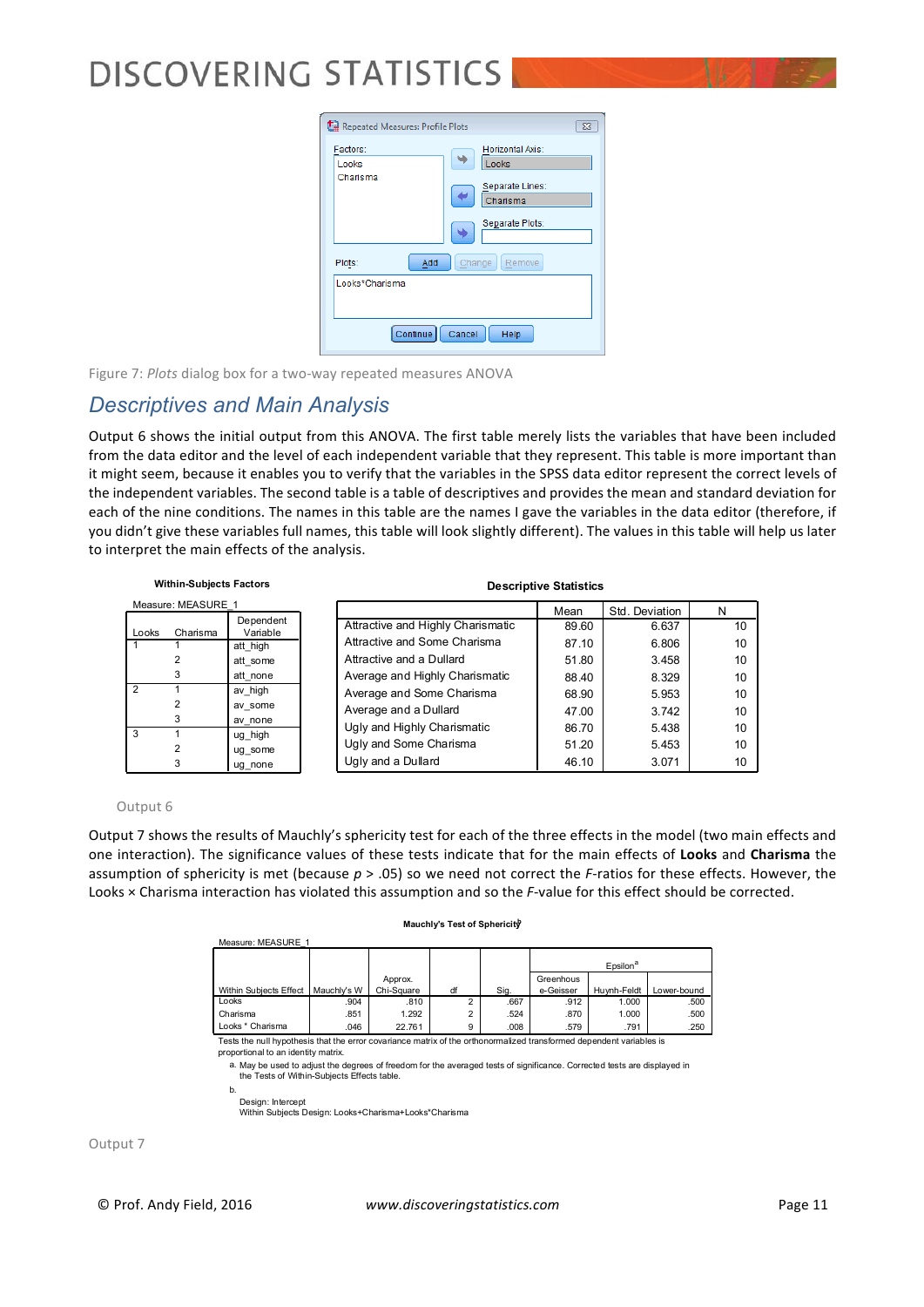Measure: MEASURE\_1

Output 8 shows the results of the ANOVA (with corrected *F* values). The output is split into sections that refer to each of the effects in the model and the error terms associated with these effects. The interesting part is the significance values of the *F*-ratios. If these values are less than .05 then we can say that an effect is significant. Looking at the significance values in the table it is clear that there is a significant main effect of how attractive the date was (Looks), a significant main effect of how charismatic the date was (Charisma), and a significant interaction between these two variables. I will examine each of these effects in turn.

| IVICASUIC.IVILAJUNE I |                           |              |                |             |         |      |
|-----------------------|---------------------------|--------------|----------------|-------------|---------|------|
|                       |                           | Type III Sum |                |             |         |      |
| Source                |                           | of Squares   | df             | Mean Square | F       | Sig. |
| Looks                 | <b>Sphericity Assumed</b> | 3308.867     | $\overline{2}$ | 1654.433    | 66.437  | .000 |
|                       | Greenhouse-Geisser        | 3308.867     | 1.824          | 1813.723    | 66.437  | .000 |
|                       | Huynh-Feldt               | 3308.867     | 2.000          | 1654.433    | 66.437  | .000 |
|                       | Lower-bound               | 3308.867     | 1.000          | 3308.867    | 66.437  | .000 |
| Error(Looks)          | <b>Sphericity Assumed</b> | 448.244      | 18             | 24.902      |         |      |
|                       | Greenhouse-Geisser        | 448.244      | 16.419         | 27.300      |         |      |
|                       | Huynh-Feldt               | 448.244      | 18.000         | 24.902      |         |      |
|                       | Lower-bound               | 448.244      | 9.000          | 49.805      |         |      |
| Charisma              | <b>Sphericity Assumed</b> | 23932.867    | $\overline{2}$ | 11966.433   | 274.888 | .000 |
|                       | Greenhouse-Geisser        | 23932.867    | 1.740          | 13751.549   | 274.888 | .000 |
|                       | Huynh-Feldt               | 23932.867    | 2.000          | 11966.433   | 274.888 | .000 |
|                       | Lower-bound               | 23932.867    | 1.000          | 23932.867   | 274.888 | .000 |
| Error(Charisma)       | <b>Sphericity Assumed</b> | 783.578      | 18             | 43.532      |         |      |
|                       | Greenhouse-Geisser        | 783.578      | 15.663         | 50.026      |         |      |
|                       | Huynh-Feldt               | 783.578      | 18.000         | 43.532      |         |      |
|                       | Lower-bound               | 783.578      | 9.000          | 87.064      |         |      |
| Looks * Charisma      | <b>Sphericity Assumed</b> | 3365.867     | 4              | 841.467     | 34.912  | .000 |
|                       | Greenhouse-Geisser        | 3365.867     | 2.315          | 1453.670    | 34.912  | .000 |
|                       | Huynh-Feldt               | 3365.867     | 3.165          | 1063.585    | 34.912  | .000 |
|                       | Lower-bound               | 3365.867     | 1.000          | 3365.867    | 34.912  | .000 |
| Error(Looks*Charisma) | <b>Sphericity Assumed</b> | 867.689      | 36             | 24.102      |         |      |
|                       | Greenhouse-Geisser        | 867.689      | 20.839         | 41.638      |         |      |
|                       | Huynh-Feldt               | 867.689      | 28.482         | 30.465      |         |      |
|                       | Lower-bound               | 867.689      | 9.000          | 96.410      |         |      |

#### **Tests of Within-Subjects Effects**

Output 8

### *The Main Effect of Looks*

We came across the main effect of looks in Output 8.



 $\rightarrow$  We can report that 'there was a significant main effect of looks,  $F(2, 18) = 66.44$ ,  $p < .001$ .'

 $\rightarrow$  This effect tells us that if we ignore all other variables, ratings were different for attractive, average and unattractive dates.

If you requested that SPSS display means for the looks effect (I'll assume you did from now on) you will find the table in a section headed *Estimated Marginal Means*. Output 9 is a table of means for the main effect of looks with the associated standard errors. The levels of looks are labelled simply 1, 2 and 3, and it's down to you to remember how you entered the variables (or you can look at the summary table that SPSS produces at the beginning of the output see Output 6). If you followed what I did then level 1 is attractive, level 2 is average and level 3 is ugly. To make things easier, this information is plotted in Figure 8: as attractiveness falls, the mean rating falls too. This main effect seems to reflect that the women were more likely to express a greater interest in going out with attractive men than average or ugly men. However, we really need to look at some contrasts to find out exactly what's going on (see Field, 2013 if you're interested).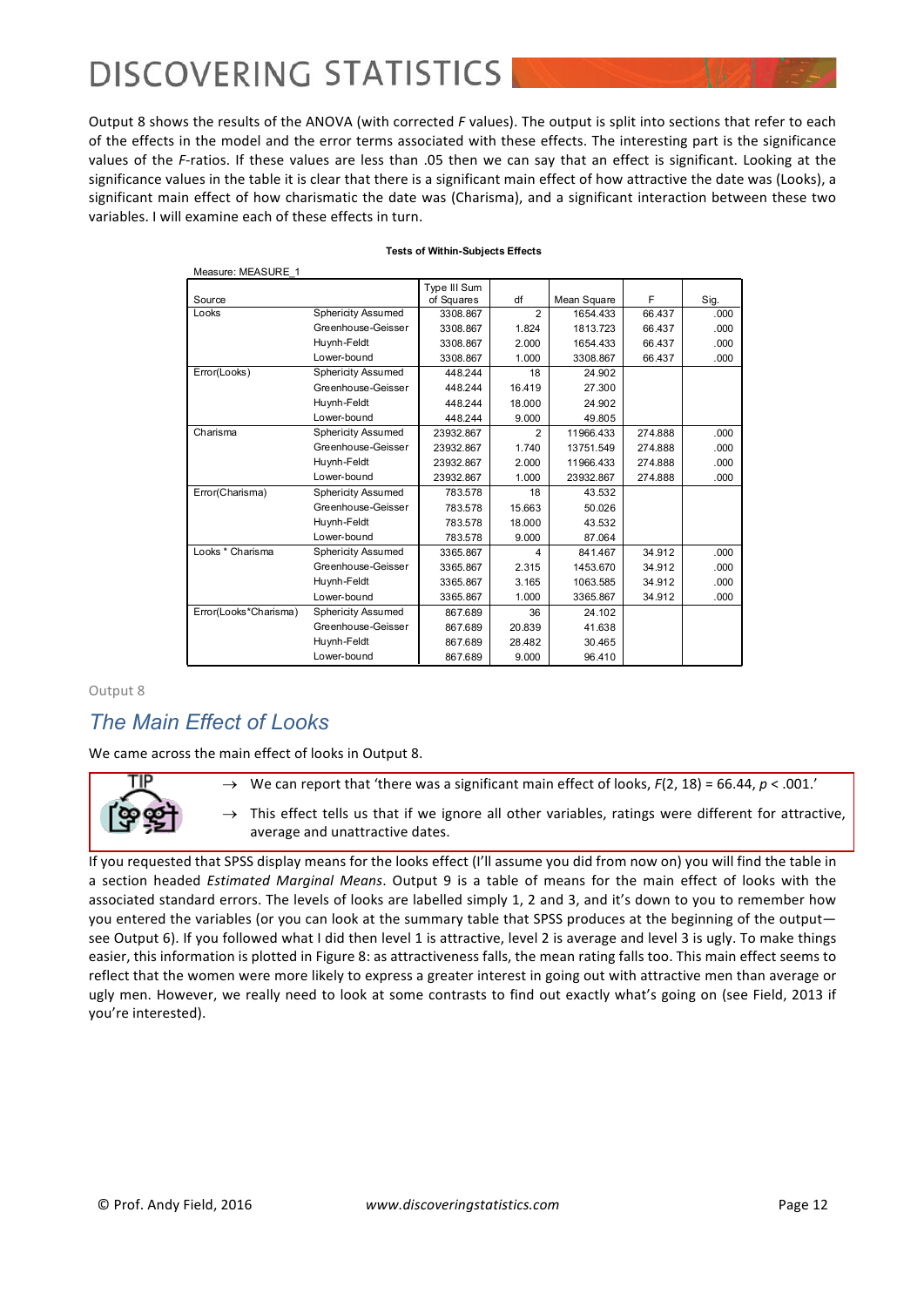**Estimates**

76.167 1.013 73.876 78.457 68.100 1.218 65.344 70.856 61.333 1.018 59.030 63.637

Mean Std. Error Lower Bound Upper Bound<br>76.167 1.013 73.876 78.457

95% Confidence Interval



Looks 1 2  $\overline{3}$ 

Measure: MEASURE\_1

Output 9 Compared 2: The main effect of looks

## *The Effect of Charisma*

The main effect of charisma was in Output 8.



 $\rightarrow$  We can report that there was a significant main effect of charisma,  $F(2, 18) = 274.89$ ,  $p < .001$ .

 $\rightarrow$  This effect tells us that if we ignore all other variables, ratings were different for highly charismatic, a bit charismatic and dullard people.

The table labelled CHARISMA in the section headed *Estimated Marginal Means* tells us what this effect means (Output 10.). Again, the levels of charisma are labelled simply 1, 2 and 3. If you followed what I did then level 1 is high charisma, level 2 is some charisma and level 3 is no charisma. This information is plotted in Figure 9: As charisma declines, the mean rating falls too. So this main effect seems to reflect that the women were more likely to express a greater interest in going out with charismatic men than average men or dullards. Again, we would have to look at contrasts or post hoc tests to break this effect down further.

| <b>Estimates</b> |                    |            |                         |             |  |  |  |  |
|------------------|--------------------|------------|-------------------------|-------------|--|--|--|--|
|                  | Measure: MEASURE 1 |            |                         |             |  |  |  |  |
|                  |                    |            | 95% Confidence Interval |             |  |  |  |  |
| Charisma         | Mean               | Std. Error | Lower Bound             | Upper Bound |  |  |  |  |
|                  | 88.233             | 1.598      | 84.619                  | 91.848      |  |  |  |  |
| 2                | 69.067             | 1.293      | 66.142                  | 71.991      |  |  |  |  |
| 3                | 48,300             | .751       | 46.601                  | 49.999      |  |  |  |  |
|                  |                    |            |                         |             |  |  |  |  |



Output 10 **Figure 9:** The main effect of charisma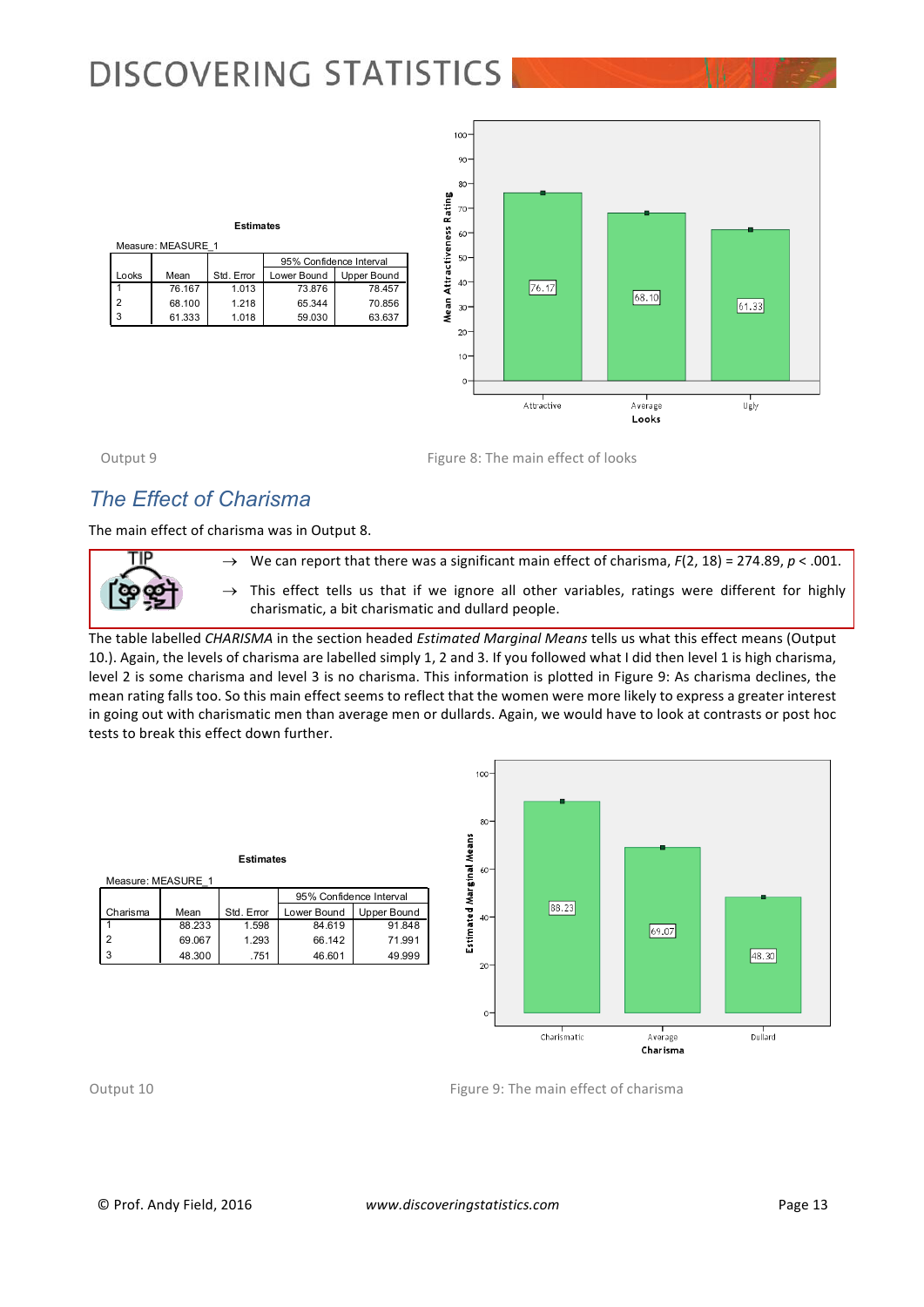

Output 8 indicated that the attractiveness of the date interacted in some way with how charismatic the date was.



 $\rightarrow$  We can report that 'there was a significant interaction between the attractiveness of the date and the charisma of the date,  $F(2.32, 20.84) = 34.91$ ,  $p < .001'$ .

This effect tells us that the profile of ratings across dates of different levels of charisma was different for attractive, average and ugly dates.

The estimated marginal means (or a plot of looks  $\times$  charisma using the dialog box in Figure 4) tell us the meaning of this interaction (see Figure 10 and Output 11).

**3. Looks \* Charisma**

| Measure: MEASURE 1 |          |        |            |                         |             |  |  |  |
|--------------------|----------|--------|------------|-------------------------|-------------|--|--|--|
|                    |          |        |            | 95% Confidence Interval |             |  |  |  |
| Looks              | Charisma | Mean   | Std. Error | Lower Bound             | Upper Bound |  |  |  |
|                    |          | 89.600 | 2.099      | 84.852                  | 94.348      |  |  |  |
|                    | 2        | 87.100 | 2.152      | 82.231                  | 91.969      |  |  |  |
|                    | 3        | 51.800 | 1.093      | 49.327                  | 54.273      |  |  |  |
| $\overline{2}$     |          | 88.400 | 2.634      | 82.442                  | 94.358      |  |  |  |
|                    | 2        | 68,900 | 1.882      | 64.642                  | 73.158      |  |  |  |
|                    | 3        | 47.000 | 1.183      | 44.323                  | 49.677      |  |  |  |
| 3                  |          | 86.700 | 1.719      | 82.810                  | 90.590      |  |  |  |
|                    | 2        | 51.200 | 1.724      | 47.299                  | 55.101      |  |  |  |
|                    | 3        | 46.100 | .971       | 43.903                  | 48.297      |  |  |  |
|                    |          |        |            |                         |             |  |  |  |



Output 11  $\Box$  Figure 10: The looks  $\times$  charisma interaction

The graph shows the average ratings of dates of different levels of attractiveness when the date also had high levels of charisma (circles), some charisma (squares) and no charisma (triangles). Look first at the highlight charismatic dates. Essentially, the ratings for these dates do not change over levels of attractiveness. In other words, women's ratings of dates for highly charismatic men was unaffected by how good looking they were – ratings were high regardless of looks. Now look at the men who were dullards. Women rated these dates as low regardless of how attractive the man was. In other words, ratings for dullards were unaffected by looks: even a good looking man gets low ratings if he is a dullard. So, basically, the attractiveness of men makes no difference for high charisma (all ratings are high) and low charisma (all ratings are low). Finally, let's look at the men who were averagely charismatic. For these men attractiveness had a big impact – attractive men got high ratings, and unattractive men got low ratings. If a man has average charisma then good looks would pull his rating up, and being ugly would pull his ratings down. A succinct way to describe what is going on would be to say that the Looks variable only has an effect for averagely charismatic men.

## Guided Example

A clinical psychologist was interested in the effects of antidepressants and cognitive behaviour therapy on suicidal thoughts. Four people diagnosed with depression took part in four conditions: placebo tablet with no therapy for one month, placebo tablet with cognitive behaviour therapy (CBT) for one month, antidepressant with no therapy for one month, and antidepressant with cognitive behaviour therapy (CBT) for one month. The order of conditions was fully counterbalanced across the 4 participants. Participants recorded the number of suicidal thoughts they had during the final week of each month.

> **Drug: Placebo Antidepressant** Andy 70 60 81 52

Table 3: Data for the effect of antidepressants and CBT on suicidal thoughts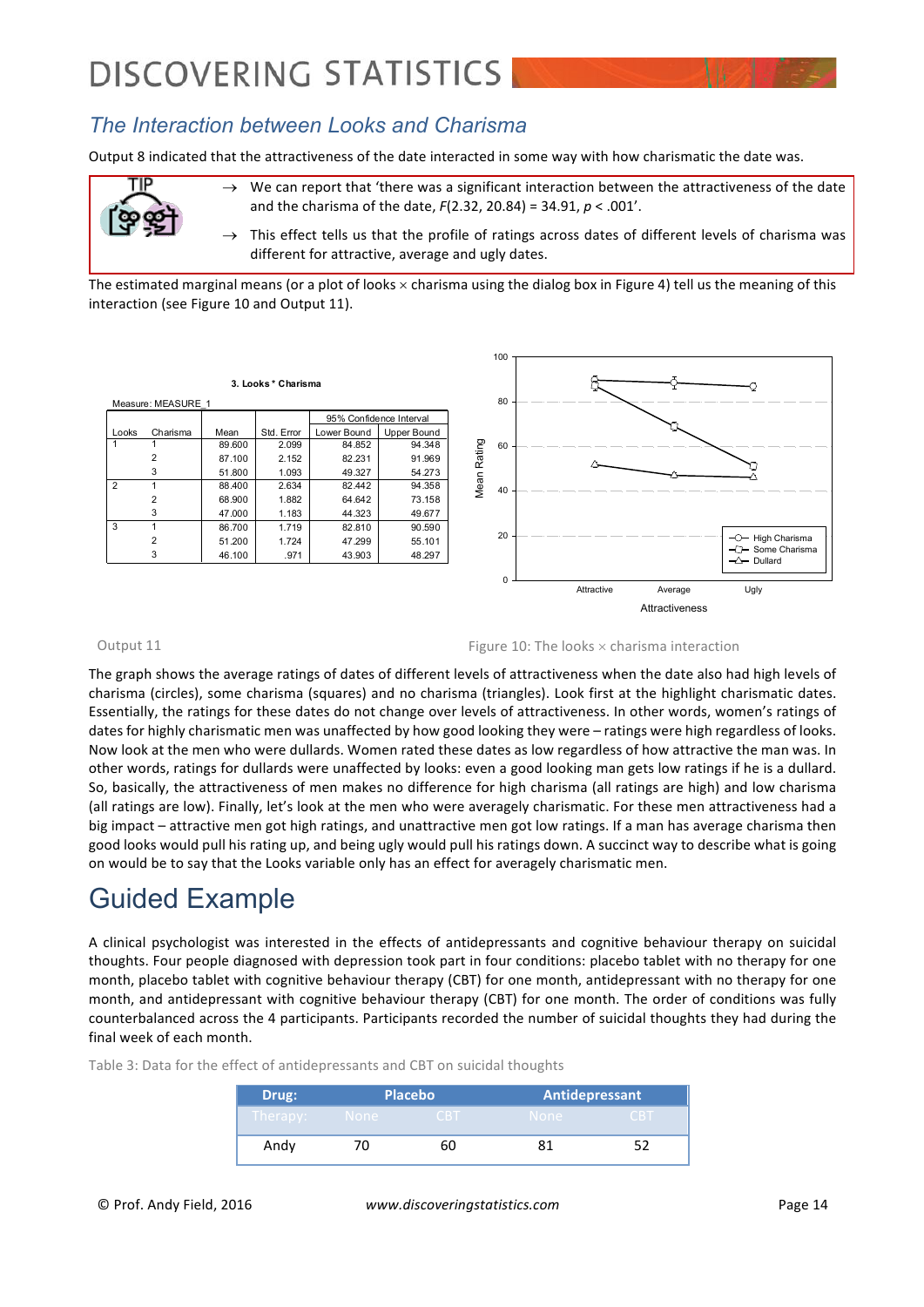| <b>Mean</b> | 65 | 53 | 72 | 43 |
|-------------|----|----|----|----|
| Arlo        | 68 | 59 | 77 | 49 |
| Zach        | 56 | 41 | 60 | 31 |
| Zoë         | 66 | 52 | 70 | 40 |

The SPSS output you get for these data should look like the following:

#### **Within-Subjects Factors**

| Measure: MEASURE 1 |                |                       |  |  |  |  |  |
|--------------------|----------------|-----------------------|--|--|--|--|--|
| <b>DRUG</b>        | <b>THERAPY</b> | Dependent<br>Variable |  |  |  |  |  |
|                    |                | <b>PLNONE</b>         |  |  |  |  |  |
|                    | 2              | PLCBT                 |  |  |  |  |  |
| 2                  |                | <b>ANTNONE</b>        |  |  |  |  |  |
|                    |                | <b>ANTCBT</b>         |  |  |  |  |  |

#### **Descriptive Statistics**

|                             | Mean    | Std.<br>Deviation | Ν |
|-----------------------------|---------|-------------------|---|
| Placebo - No Therapy        | 65.0000 | 6.2183            |   |
| Placebo - CBT               | 53.0000 | 8.7560            |   |
| Antidepressant - No Therapy | 72.0000 | 9.2014            |   |
| Antidepressant - CBT        | 43.0000 | 9.4868            |   |

#### **Mauchly's Test of Sphericity**

| Measure: MEASURE 1     |           |          |          |      |                      |          |          |  |
|------------------------|-----------|----------|----------|------|----------------------|----------|----------|--|
|                        |           |          |          |      |                      |          |          |  |
|                        |           |          |          |      | Epsilon <sup>a</sup> |          |          |  |
|                        |           | Approx.  |          |      | Greenhou             |          |          |  |
|                        | Mauchly's | Chi-Squa |          |      | se-Geiss             | Huynh-Fe | Lower-bo |  |
| Within Subjects Effect | W         | re       | df       | Sig. | er                   | Idt      | und      |  |
| <b>DRUG</b>            | 1.000     | .000     | $\Omega$ | ٠    | 1.000                | 1.000    | 1.000    |  |
| <b>THERAPY</b>         | 1.000     | .000     | 0        | ٠    | 1.000                | 1.000    | 1.000    |  |
| DRUG * THERAPY         | 1.000     | .000     | 0        |      | 1.000                | 1.000    | 1.000    |  |

Tests the null hypothesis that the error covariance matrix of the orthonormalized transformed dependent variables is proportional to an identity matrix.

May be used to adjust the degrees of freedom for the averaged tests of significance. Corrected tests are displayed in the Tests of Within-Subjects Effects table. a.

b.

Design: Intercept Within Subjects Design: DRUG+THERAPY+DRUG\*THERAPY

#### **Tests of Within-Subjects Effects**

| Measure: MEASURE 1  |                           |          |       |          |         |      |
|---------------------|---------------------------|----------|-------|----------|---------|------|
|                     |                           | Type III |       |          |         |      |
|                     |                           | Sum of   |       | Mean     |         |      |
| Source              |                           | Squares  | df    | Square   | F       | Sig. |
| <b>DRUG</b>         | <b>Sphericity Assumed</b> | 9.000    | 1     | 9.000    | 1.459   | .314 |
|                     | Greenhouse-Geisser        | 9.000    | 1.000 | 9.000    | 1.459   | .314 |
|                     | Huynh-Feldt               | 9.000    | 1.000 | 9.000    | 1.459   | .314 |
|                     | Lower-bound               | 9.000    | 1.000 | 9.000    | 1.459   | .314 |
| Error(DRUG)         | Sphericity Assumed        | 18.500   | 3     | 6.167    |         |      |
|                     | Greenhouse-Geisser        | 18.500   | 3.000 | 6.167    |         |      |
|                     | Huynh-Feldt               | 18.500   | 3.000 | 6.167    |         |      |
|                     | Lower-bound               | 18.500   | 3.000 | 6.167    |         |      |
| <b>THERAPY</b>      | Sphericity Assumed        | 1681.000 |       | 1681.000 | 530.842 | .000 |
|                     | Greenhouse-Geisser        | 1681.000 | 1.000 | 1681.000 | 530.842 | .000 |
|                     | Huynh-Feldt               | 1681.000 | 1.000 | 1681.000 | 530.842 | .000 |
|                     | Lower-bound               | 1681.000 | 1.000 | 1681.000 | 530.842 | .000 |
| Error(THERAPY)      | Sphericity Assumed        | 9.500    | 3     | 3.167    |         |      |
|                     | Greenhouse-Geisser        | 9.500    | 3.000 | 3.167    |         |      |
|                     | Huynh-Feldt               | 9.500    | 3.000 | 3.167    |         |      |
|                     | Lower-bound               | 9.500    | 3.000 | 3.167    |         |      |
| DRUG * THERAPY      | Sphericity Assumed        | 289.000  | 1     | 289.000  | 192.667 | .001 |
|                     | Greenhouse-Geisser        | 289.000  | 1.000 | 289.000  | 192.667 | .001 |
|                     | Huynh-Feldt               | 289,000  | 1.000 | 289.000  | 192.667 | .001 |
|                     | Lower-bound               | 289.000  | 1.000 | 289.000  | 192.667 | .001 |
| Error(DRUG*THERAPY) | Sphericity Assumed        | 4.500    | 3     | 1.500    |         |      |
|                     | Greenhouse-Geisser        | 4.500    | 3.000 | 1.500    |         |      |
|                     | Huynh-Feldt               | 4.500    | 3.000 | 1.500    |         |      |
|                     | Lower-bound               | 4.500    | 3.000 | 1.500    |         |      |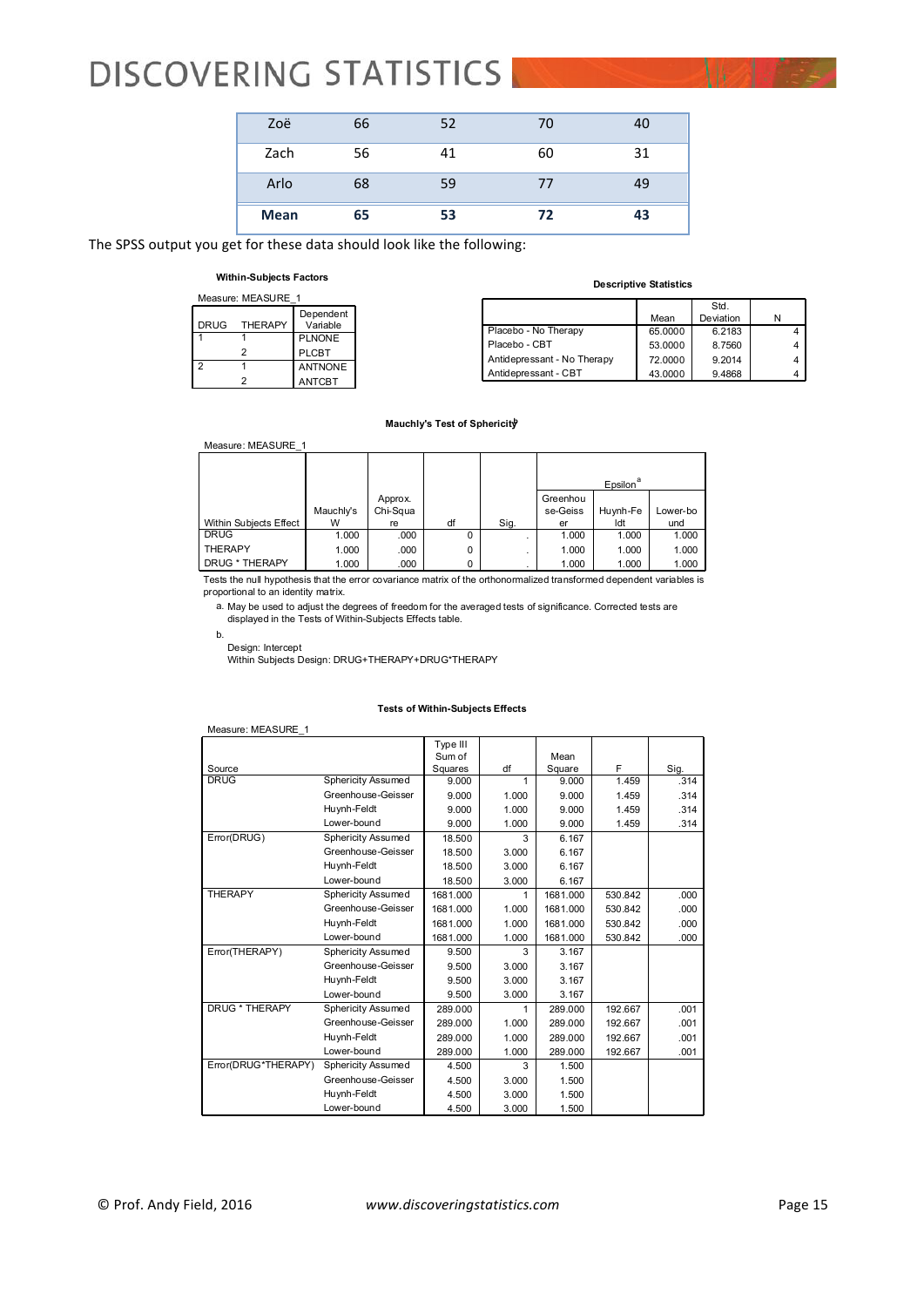#### **1. DRUG**

|             | Measure: MEASURE 1 |            |                            |        |  |  |  |  |  |
|-------------|--------------------|------------|----------------------------|--------|--|--|--|--|--|
|             |                    |            | 95% Confidence<br>Interval |        |  |  |  |  |  |
|             |                    |            | Lower                      | Upper  |  |  |  |  |  |
| <b>DRUG</b> | Mean               | Std. Error | Bound                      | Bound  |  |  |  |  |  |
|             | 59,000             | 3.725      | 47.146                     | 70.854 |  |  |  |  |  |
|             | 57.500             | 4.668      | 42.644                     | 72.356 |  |  |  |  |  |

#### **3. DRUG \* THERAPY**

Measure: MEASURE\_1

|                |                |        |            | 95% Confidence<br>Interval |                |
|----------------|----------------|--------|------------|----------------------------|----------------|
| <b>DRUG</b>    | <b>THERAPY</b> | Mean   | Std. Error | Lower<br>Bound             | Upper<br>Bound |
|                |                | 65.000 | 3.109      | 55.105                     | 74.895         |
|                |                | 53.000 | 4.378      | 39.067                     | 66.933         |
| $\overline{2}$ |                | 72.000 | 4.601      | 57.358                     | 86.642         |
|                |                | 43.000 | 4.743      | 27.904                     | 58.096         |



|                |        |            | 95% Confidence<br>Interval |        |  |
|----------------|--------|------------|----------------------------|--------|--|
|                |        |            | Lower                      | Upper  |  |
| <b>THERAPY</b> | Mean   | Std. Error | Bound                      | Bound  |  |
|                | 68.500 | 3.824      | 56.329                     | 80.671 |  |
|                | 48.000 | 4.546      | 33.532                     | 62.468 |  |



- 
- $\rightarrow$  Enter the data into SPSS.
- Save the data in a file called suicidaltutors.sav.
- $\rightarrow$  Conduct the appropriate analysis to see whether the number of suicidal thoughts patients had was significantly affected by the type of drug they had, the therapy they received or the interaction of the two..

What are the independent variables and how many levels do they have?

**Your Answer:**

What is the dependent variable?

**Your Answer:**

What analysis have you performed?

**Your Answer:**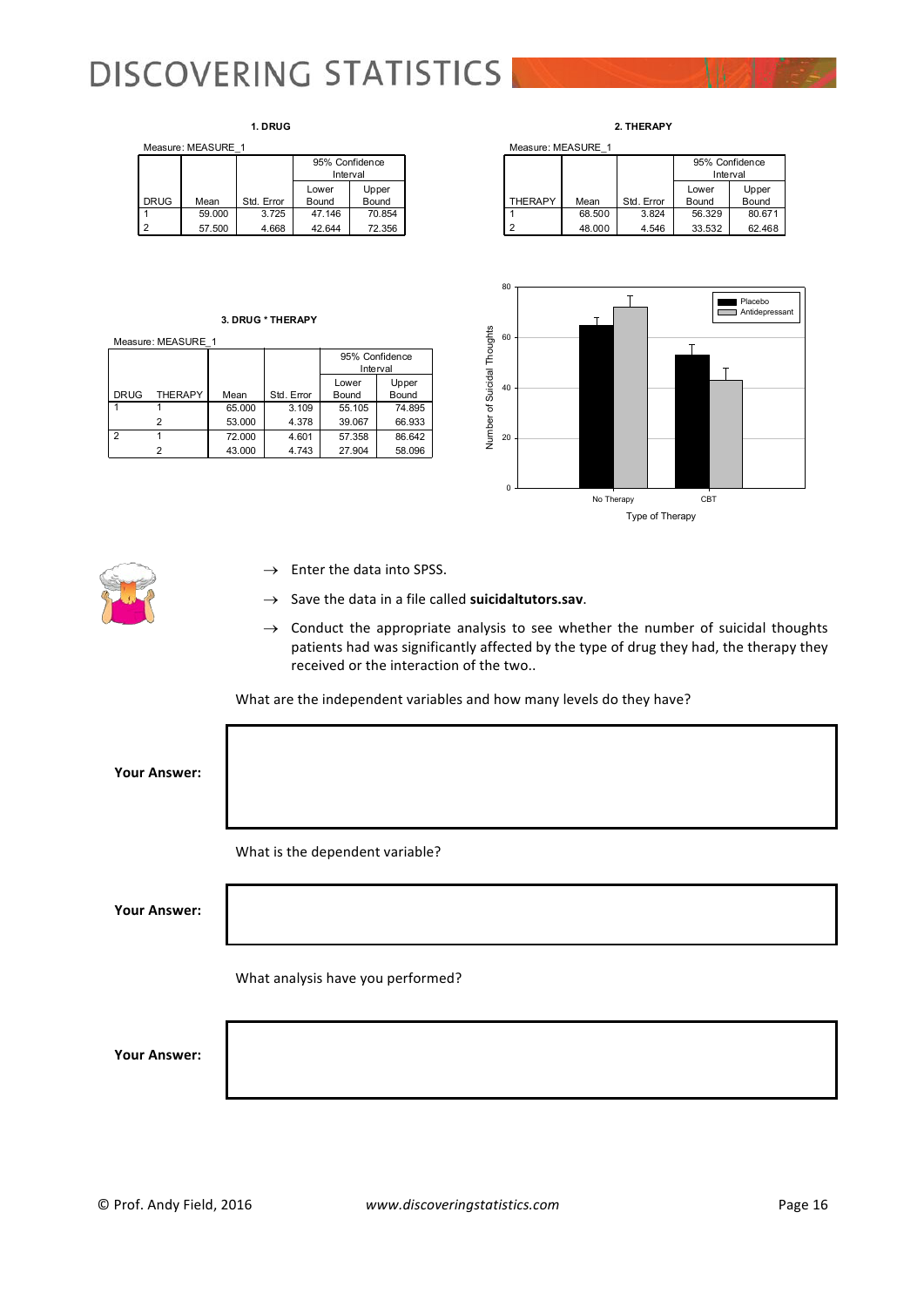Describe the assumption of sphericity. Has this assumption been met? (Quote relevant statistics in APA format).

**Your Answer:** Report the main effect of therapy in APA format. Is this effect significant and how would you interpret it? **Your Answer:** Report the main effect of 'drug' in APA format. Is this effect significant and how would you interpret it? **Your Answer:**

Report the interaction effect between drug and therapy in APA format. Is this effect significant and how would you interpret it?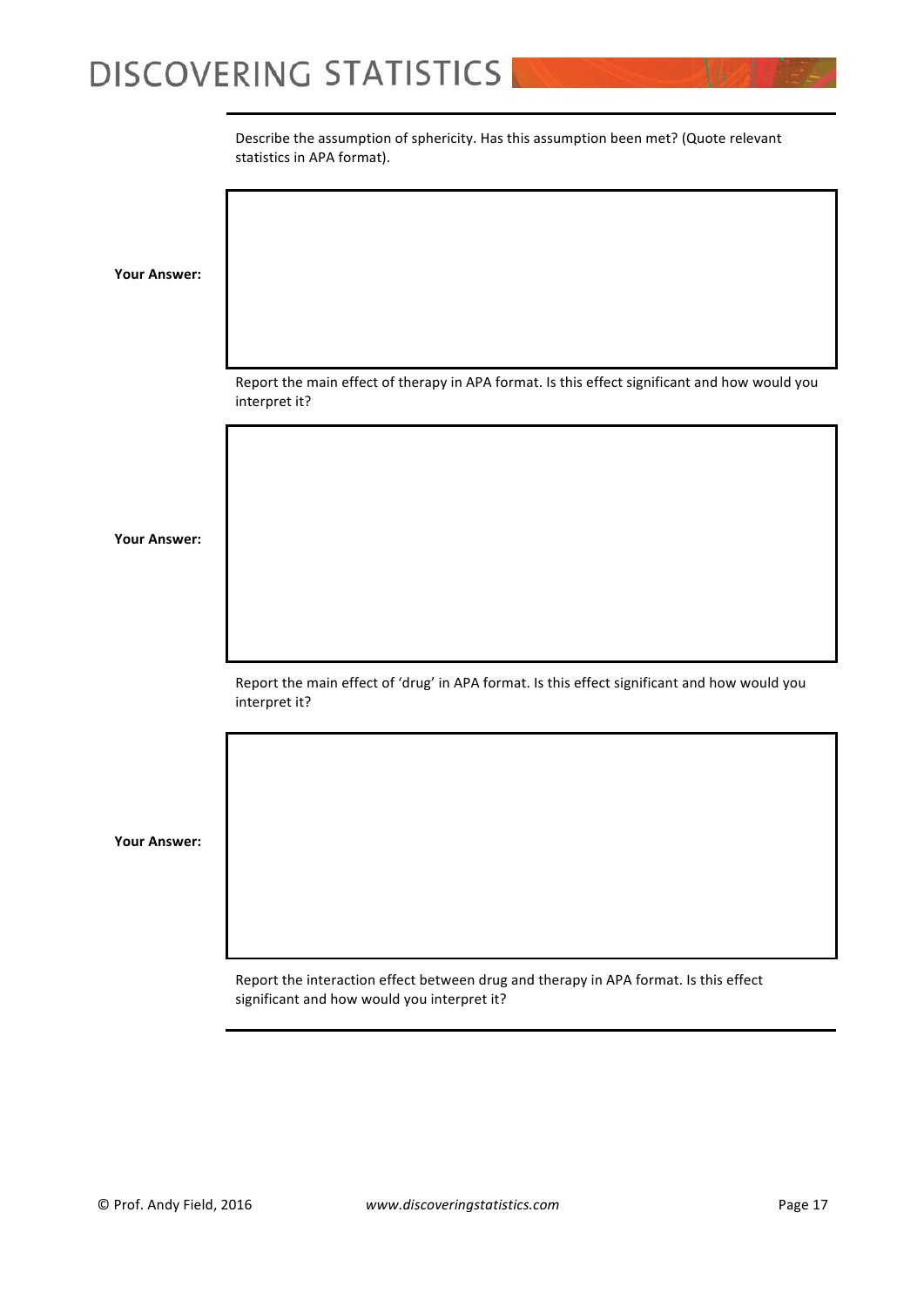

## In your own time …

### *Task 1*

There is a lot of concern among students as to the consistency of marking between lecturers. It is pretty common that lecturers obtain reputations for being 'hard markers' or 'light markers' but there is often little to substantiate these reputations. So, a group of students investigated the consistency of marking by submitting the same essay to four different lecturers. The mark given by each lecturer was recorded for each of the 8 essays. It was important that the same essays were used for all lecturers because this eliminated any individual differences in the standard of work that each lecturer was marking. The data are below.



- $\rightarrow$  Enter the data into SPSS.
- $\rightarrow$  Save the data in a file called **tutor.sav.**
- $\rightarrow$  Conduct the appropriate analysis to see whether the tutor who marked the essay had a significant effect on the mark given.
- $\rightarrow$  What analysis have you performed?
- $\rightarrow$  Report the results in APA format?
- $\rightarrow$  Do the findings support the idea that some tutors give more generous marks than others?

The answers to this task are on the companion website for my SPSS book.

Table 4: Marks of 8 essays by 4 different tutors

| <b>Essay</b>  | <b>Tutor 1</b><br>(Dr. Field) | <b>Tutor 2</b><br>(Dr. Smith) | <b>Tutor 3</b><br>(Dr. Scrote) | <b>Tutor 4</b><br>(Dr. Death) |
|---------------|-------------------------------|-------------------------------|--------------------------------|-------------------------------|
|               | 62                            | 58                            | 63                             | 64                            |
| $\mathfrak z$ | 63                            | 60                            | 68                             | 65                            |
| 3             | 65                            | 61                            | 72                             | 65                            |
| 4             | 68                            | 64                            | 58                             | 61                            |
| 5             | 69                            | 65                            | 54                             | 59                            |
| 6             | 71                            | 67                            | 65                             | 50                            |
|               | 78                            | 66                            | 67                             | 50                            |
| 8             | 75                            | 73                            | 75                             | 45                            |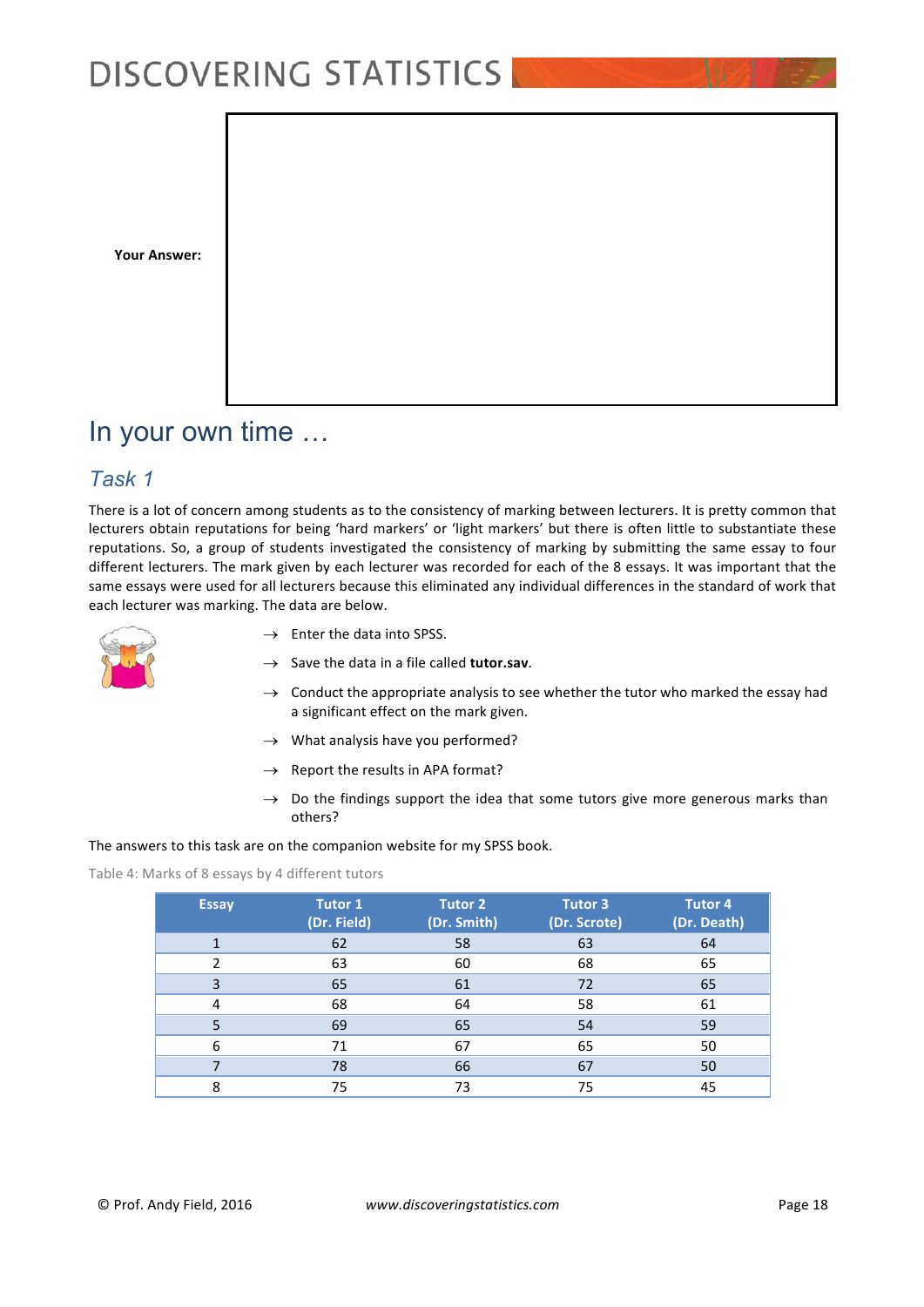### *Task 2*

In a previous handout we came across the beer-goggles effect: a severe perceptual distortion after imbibing vast quantities of alcohol. Imagine we wanted to follow this finding up to look at what factors mediate the beer goggles effect. Specifically, we thought that the beer goggles effect might be made worse by the fact that it usually occurs in clubs, which have dim lighting. We took a sample of 26 men (because the effect is stronger in men) and gave them various doses of alcohol over four different weeks (0 pints, 2 pints, 4 pints and 6 pints of lager). This is our first independent variable, which we'll call *alcohol consumption*, and it has four levels. Each week (and, therefore, in each state of drunkenness) participants were asked to select a mate in a normal club (that had dim lighting) and then select a second mate in a specially designed club that had bright lighting. As such, the second independent variable was whether the club had dim or bright lighting. The outcome measure was the attractiveness of each mate as assessed by a panel of independent judges. To recap, all participants took part in all levels of the alcohol consumption variable, and selected mates in both brightly- and dimly-lit clubs. This is the example I presented in my handout and lecture in writing up laboratory reports.



- $\rightarrow$  Enter the data into SPSS.
- $\rightarrow$  Save the data in a file called **BeerGogglesLighting.sav.**
- $\rightarrow$  Conduct the appropriate analysis to see whether the amount drunk and lighting in the club have a significant effect on mate selection.
- $\rightarrow$  What analysis have you performed?
- $\rightarrow$  Report the results in APA format?
- $\rightarrow$  Do the findings support the idea that mate selection gets worse as lighting dims and alcohol is consumed?

#### For answers look at the companion website for my SPSS book.

Table 5: Attractiveness of dates selected by people under different lighting and levels of alcohol intake

| <b>Dim Lighting</b> |         |         |                  |         | <b>Bright Lighting</b> |         |                 |
|---------------------|---------|---------|------------------|---------|------------------------|---------|-----------------|
| 0 Pints             | 2 Pints | 4 Pints | 6 Pints          | 0 Pints | 2 Pints                | 4 Pints | 6 Pints         |
| 58                  | 65      | 44      | 5                | 65      | 65                     | 50      | 33              |
| 67                  | 64      | 46      | 33               | 53      | 64                     | 34      | 33              |
| 64                  | 74      | 40      | 21               | 74      | 72                     | 35      | 63              |
| 63                  | 57      | 26      | $17\,$           | 61      | 47                     | 56      | 31              |
| 48                  | 67      | 31      | 17               | 57      | 61                     | 52      | 30              |
| 49                  | 78      | 59      | 5                | 78      | 66                     | 61      | 30 <sub>o</sub> |
| 64                  | 53      | 29      | 21               | 70      | 67                     | 46      | 46              |
| 83                  | 64      | 31      | $\boldsymbol{6}$ | 63      | $77 \,$                | 36      | 45              |
| 65                  | 59      | 46      | 8                | 71      | 51                     | 54      | 38              |
| 64                  | 64      | 45      | 29               | 78      | 69                     | 58      | 65              |
| 64                  | 56      | 24      | 32               | 61      | 65                     | 46      | 57              |
| 55                  | 78      | 53      | 20               | 47      | 63                     | 57      | 47              |
| 81                  | 81      | 40      | 29               | 57      | 78                     | 45      | 42              |
| 58                  | 55      | 29      | 42               | $71\,$  | 62                     | 48      | 31              |
| 63                  | 67      | 35      | 26               | 58      | 58                     | 42      | 32              |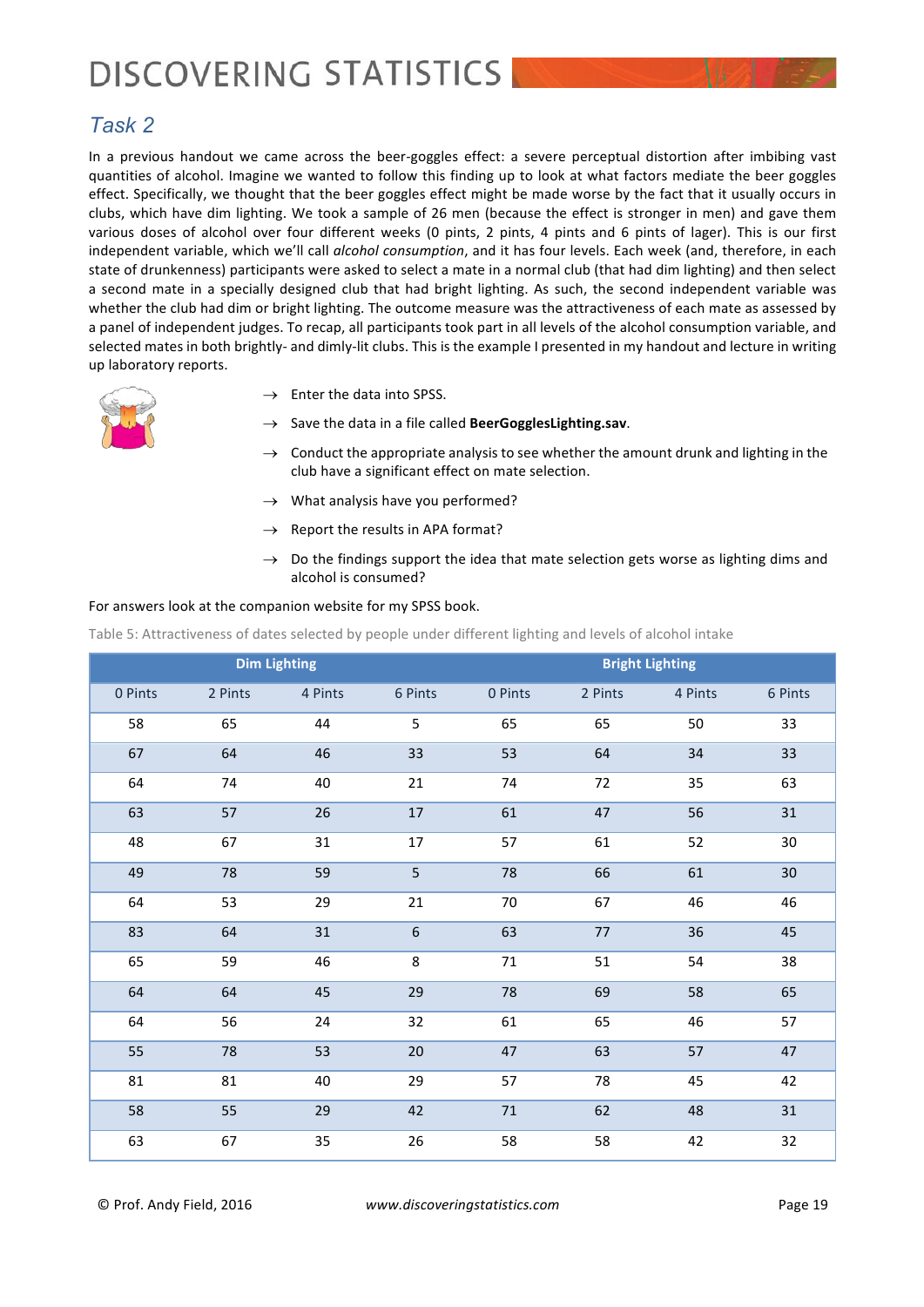| 49 | 71 | 47 | 33 | 48 | 48 | 67 | 48 |
|----|----|----|----|----|----|----|----|
| 52 | 67 | 46 | 12 | 58 | 66 | 74 | 43 |
| 77 | 71 | 14 | 15 | 65 | 32 | 47 | 27 |
| 74 | 68 | 53 | 15 | 50 | 67 | 47 | 45 |
| 73 | 64 | 31 | 23 | 58 | 68 | 47 | 46 |
| 67 | 75 | 40 | 28 | 67 | 69 | 44 | 44 |
| 58 | 68 | 35 | 13 | 61 | 55 | 66 | 50 |
| 82 | 68 | 22 | 43 | 66 | 61 | 44 | 44 |
| 64 | 70 | 44 | 18 | 68 | 51 | 46 | 33 |
| 67 | 55 | 31 | 13 | 37 | 50 | 49 | 22 |
| 81 | 43 | 27 | 30 | 59 | 45 | 69 | 35 |

### *Task 3*

Imagine I wanted to look at the effect alcohol has on the 'roving eye' (apparently I am rather obsessed with experiments involving alcohol and dating ...). The 'roving eye' effect is the propensity of people in relationships to 'eye-up' members of the opposite sex. I took 20 men and fitted them with incredibly sophisticated glasses that could track their eye movements and record both the movement and the object being observed (this is the point at which it should be apparent that I'm making it up as I go along). Over 4 different nights I plied these poor souls with either 1, 2, 3 or 4 pints of strong lager in a pub. Each night I measured how many different women they eyed-up (a women was categorized as having been eyed up if the man's eye moved from her head to toe and back up again). To validate this measure we also collected the amount of dribble on the man's chin while looking at a woman.

Table 6: Number of women 'eyed-up' by men under different doses of alcohol

| 1 Pint                  | 2 Pints          | 3 Pints        | 4 Pints          |
|-------------------------|------------------|----------------|------------------|
| 15                      | 13               | $18\,$         | 13               |
| $\mathbf{3}$            | $\overline{5}$   | $15\,$         | $18\,$           |
| $\overline{\mathbf{3}}$ | $\boldsymbol{6}$ | 15             | 13               |
| $17\,$                  | 16               | 15             | $14\,$           |
| $13\,$                  | $10\,$           | $\,8\,$        | $\overline{7}$   |
| $\overline{12}$         | 10               | $14\,$         | 16               |
| $21\,$                  | $16\,$           | $24\,$         | 15               |
| $10\,$                  | 8                | $14\,$         | $19\,$           |
| $16\,$                  | $20\,$           | $18\,$         | $18\,$           |
| $12\,$                  | $15\,$           | $16\,$         | 13               |
| $11\,$                  | $\overline{4}$   | $\overline{6}$ | $13\,$           |
| $12\,$                  | $10\,$           | $\bf 8$        | 23               |
| $\overline{9}$          | $12\,$           | $\overline{7}$ | $\boldsymbol{6}$ |
| 13                      | $14\,$           | $13\,$         | 13               |
| $12$                    | $11\,$           | $\overline{9}$ | $12$             |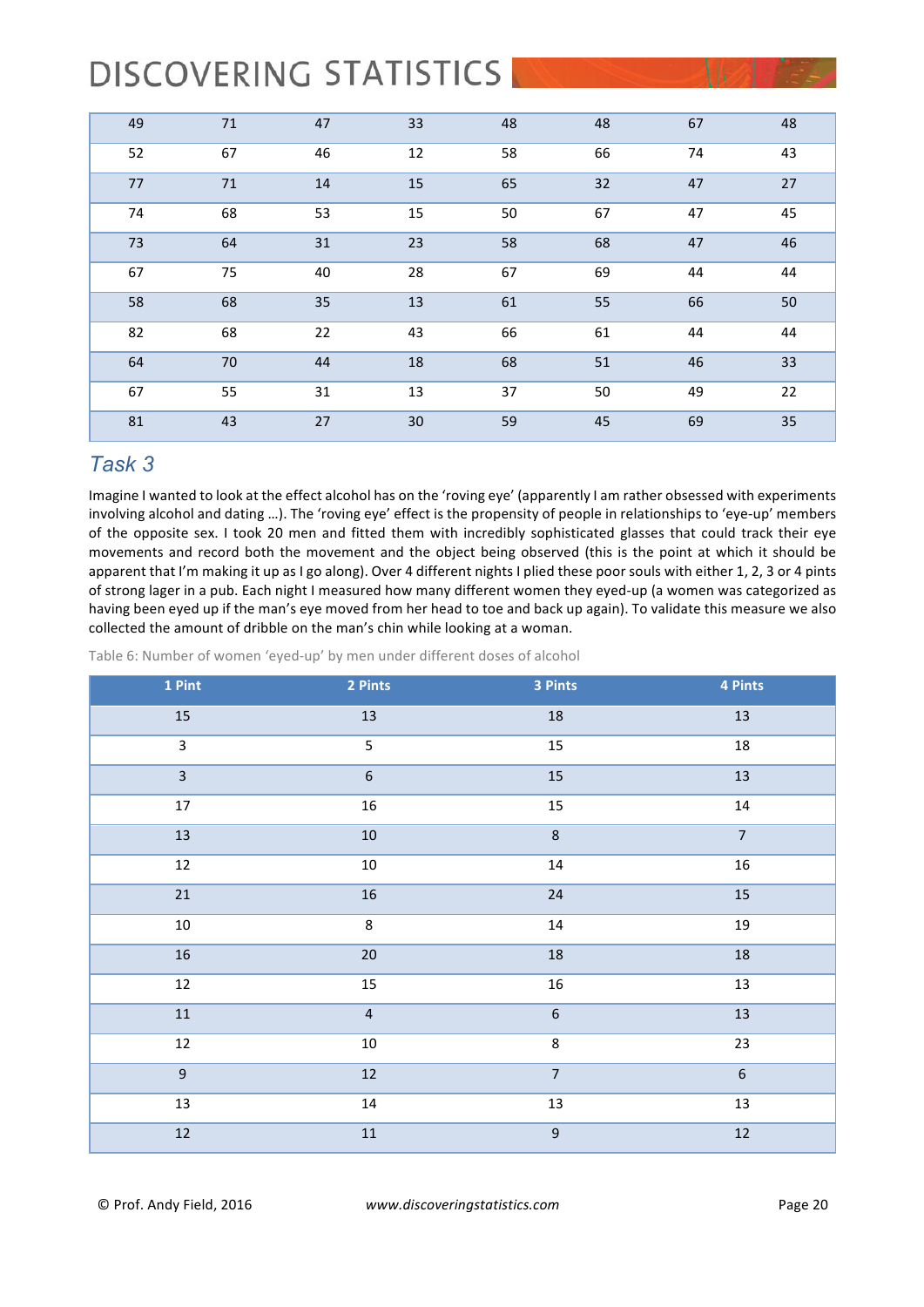| 11 | 10             | 15 | 17 |
|----|----------------|----|----|
| 12 | 1 <sub>q</sub> | 26 | 19 |
| 15 | 10             | 25 | 21 |
|    |                | 20 | 21 |
| 12 |                | 18 |    |



- $\rightarrow$  Enter the data into SPSS.
- Save the data in a file called **RovingEye.sav**.
- $\rightarrow$  Conduct the appropriate analysis to see whether the amount drunk has a significant effect on the roving eye.
- $\rightarrow$  What analysis have you performed?
- $\rightarrow$  Report the results in APA format?
- $\rightarrow$  Do the findings support the idea that males tend to eye up females more after they drink alcohol?

For answers look at the companion website for my SPSS book.

### *Task 4*

Western people can become obsessed with body weight and diets, and because the media are insistent on ramming ridiculous images of stick-thin celebrities down into our eyes and brainwashing us into believing that these emaciated corpses are actually attractive, we all end up terribly depressed that we're not perfect. This gives evil corporate types the opportunity to jump on our vulnerability by making loads of money on diets that will apparently help us attain the body beautiful! Well, not wishing to miss out on this great opportunity to exploit people's insecurities I came up with my own diet called the 'Andikins diet'<sup>1</sup>. The basic principle is that you eat like me: you eat no meat, drink lots of Darjeeling tea, eat shed-loads of smelly European cheese with lots of fresh crusty bread, pasta, and eat chocolate at every available opportunity, and enjoy a few beers at the weekend. To test the efficacy of my wonderful new diet, I took 10 people who considered themselves to be in need of losing weight (this was for ethical reasons – you can't force people to diet!) and put them on this diet for two months. Their weight was measured in Kilograms at the start of the diet and then after 1 month and 2 months.

Table 7: Weight (Kg) at different times during the Andikins diet

| <b>Before Diet</b> | <b>After 1 Month</b> | <b>After 2 Months</b> |
|--------------------|----------------------|-----------------------|
| 63.75              | 65.38                | 81.34                 |
| 62.98              | 66.24                | 69.31                 |
| 65.98              | 67.70                | 77.89                 |
| 107.27             | 102.72               | 91.33                 |
| 66.58              | 69.45                | 72.87                 |
| 120.46             | 119.96               | 114.26                |
| 62.01              | 66.09                | 68.01                 |
| 71.87              | 73.62                | 55.43                 |

 $1$  Not to be confused with the Atkins diet obviously $\odot$